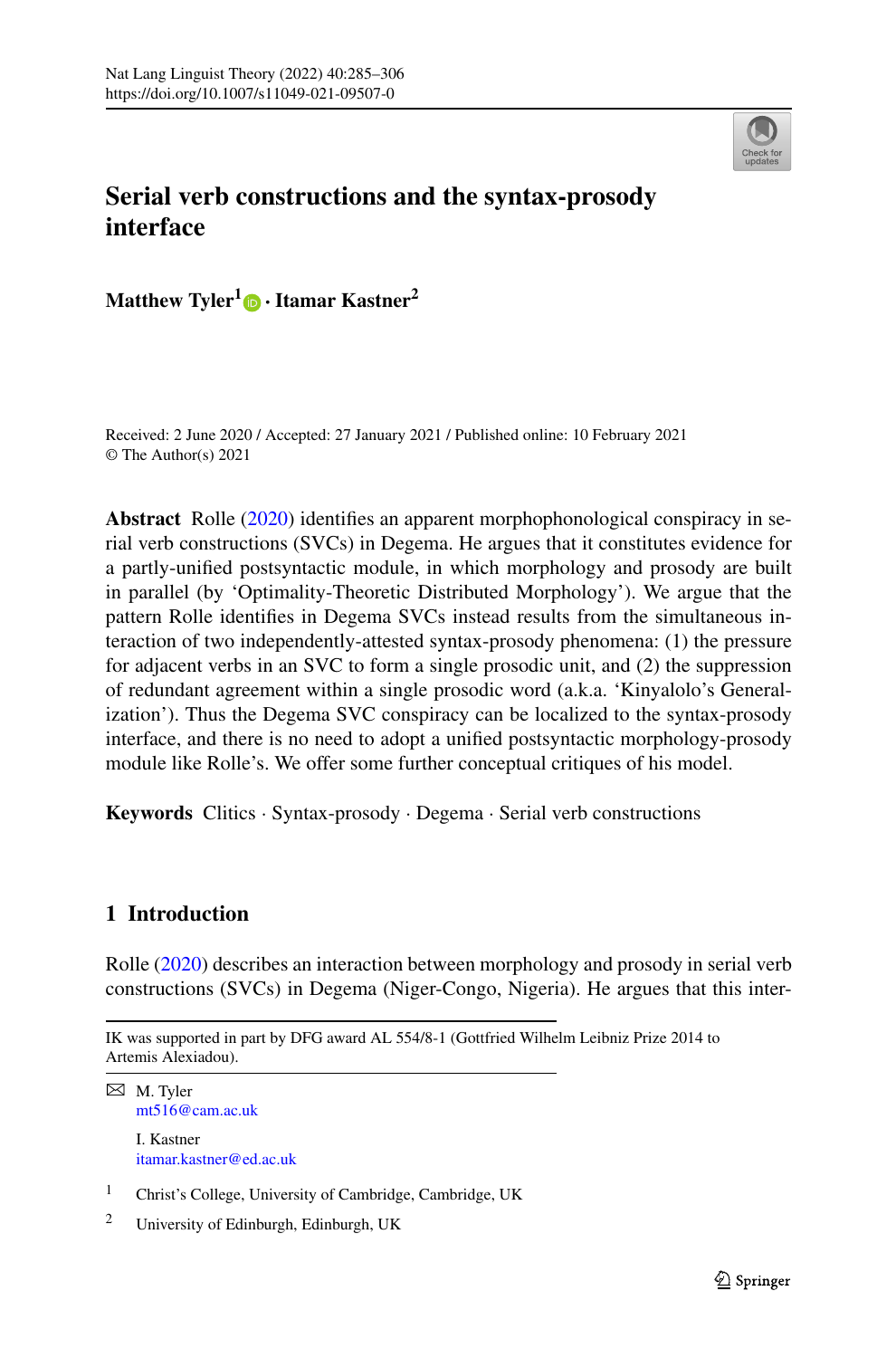action can only be captured under an 'OT-DM' model (Optimality-Theoretic Distributed Morphology) which abandons traditional serial morphological derivations, and holds that syntactic structures are morphologized and prosodified in parallel, within a unified postsyntactic module. We propose an alternative analysis, which deconstructs the Degema pattern into two components, both of which are housed at the syntax-prosody interface, and both of which are attested independently in various languages.

The first component relates to the prosodic profile of SVCs cross-linguistically: adjacent verbs in an SVC (forming a *contiguous* SVC) will form a single prosodic unit, while non-adjacent verbs (a *non-contiguous* SVC) will not. The second component of our analysis relates to a dispreference for word-internal repetition of functional morphology: following work by Kinyalolo [\(1992](#page-20-1)), Carstens [\(2003,](#page-19-0) [2005](#page-19-1)) and others, we refer to this phenomenon as *Kinyalolo's Constraint*. We contend that both of these patterns are observed in Degema, and that the interaction identified by Rolle is simply both patterns surfacing simultaneously. Because the two components of the Degema pattern are found independently in the world's languages, they each require an independent formal explanation. This contrasts with Rolle's own analysis, in which the prosodic 'clustering' of adjacent verbs in a SVC is expected to be found only in languages with agreement marking.

Our analysis therefore shows that the Degema pattern can be captured with a serial morphological module feeding a parallel (OT-based) syntax-prosody mapping module, and does *not* merit the introduction of the fully-parallel morphology-prosody module of Rolle ([2020\)](#page-20-0). In addition, we show how SVCs, at least in some languages, require a unique treatment at the syntax-prosody interface, which has thus far gone unrecognized, and has remained accordingly undertheorized.

<span id="page-1-0"></span>We present the Degema generalizations in Sect. [2,](#page-1-0) followed by the syntactic assumptions made by OT-DM and by us (Sect. [3](#page-3-0)). Sect. [4](#page-6-0) introduces our analysis of the facts, which is to be contrasted with the OT-DM analysis in Sect. [5.](#page-14-0) Sect. [6](#page-17-0) concludes.

#### **2 The Degema pattern**

## **2.1 Proclitics and enclitics**

In Degema, a Niger-Congo language of Nigeria that is documented and analyzed extensively in Kari ([2004\)](#page-20-2), verbs can be bookended by both proclitics and enclitics. Proclitics are obligatory and agree with the subject in person, number and +/−human features. They come in two sets, and the choice between set 1 and set 2 is determined by the tense and polarity of the clause. Enclitics are used to mark perfect and factative aspect. Example ([1\)](#page-2-0) shows a verb with both a proclitic and an enclitic, as well as a direct object. Degema is an SVO language, so the object DP follows the verb complex. Our description relies primarily on data in Rolle ([2020\)](#page-20-0), whose original example numbers are cited (Rolle himself draws, in part, on Kari [2003,](#page-20-3) [2004](#page-20-2) and other publications by Ethelbert Kari).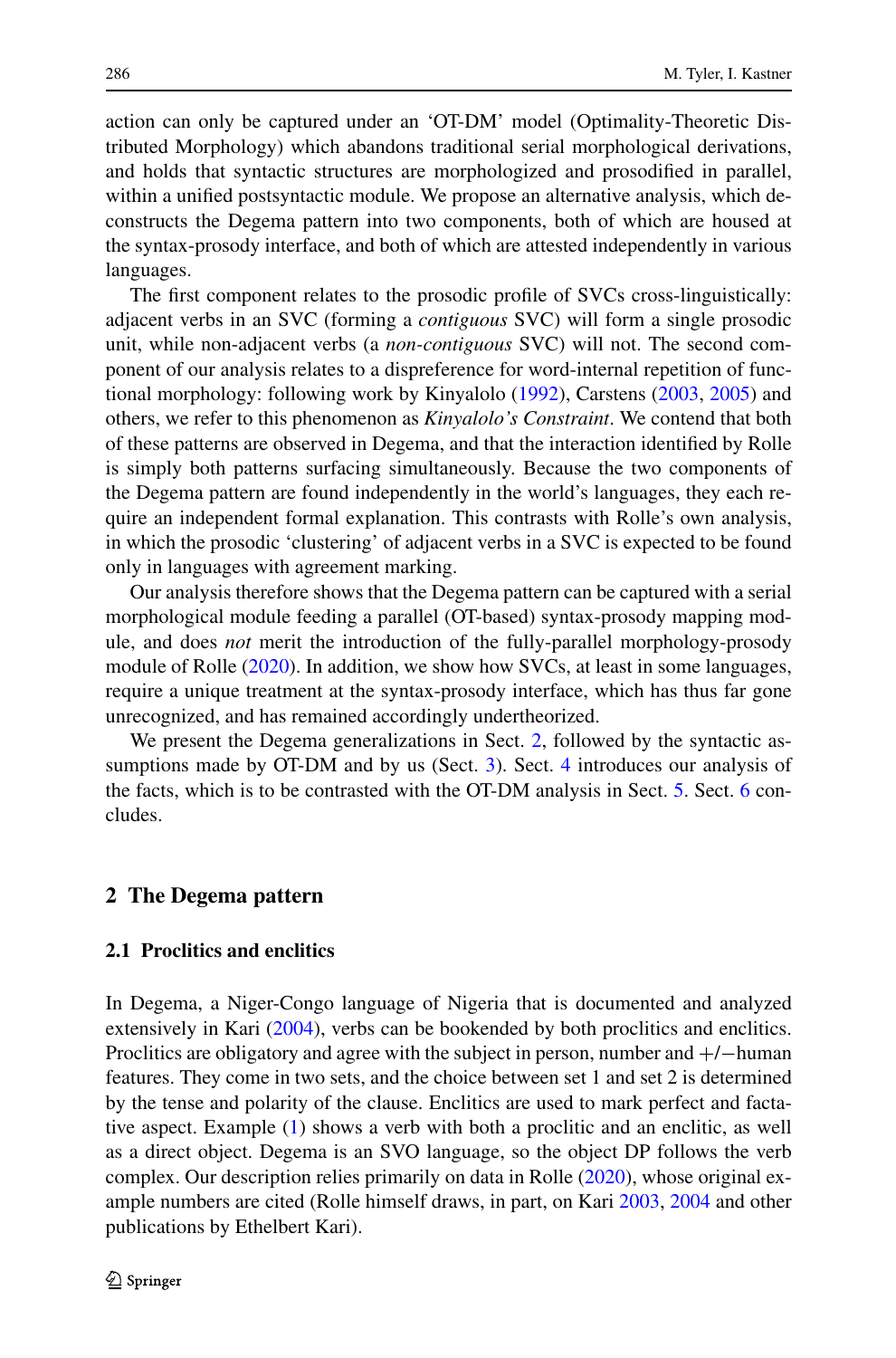<span id="page-2-1"></span><span id="page-2-0"></span>

| (1) | Ohoso <sub>I</sub> o-           |  | sá -n lēnám |      |
|-----|---------------------------------|--|-------------|------|
|     | Ohoso 3sG.SET2-shoot-FAC animal |  |             |      |
|     | 'Ohoso shot an animal.'         |  |             | (4b) |

<span id="page-2-2"></span>Heavy (disyllabic) object pronouns behave like full object DPs, in that they also appear after the verbal complex, shown in [\(2](#page-2-1)).

(2) Osoabo [o-Osoabo 3SG.SET2- call -FAC him/her kótú -n ] óyi 'Osoabo called him/her.' (5a)

<span id="page-2-6"></span>Light (monosyllabic) object pronouns, in contrast, intervene between the lexical verb and the enclitic, as in [\(3\)](#page-2-2).

 $(3)$   $[0 -$ 3SG.SET2- call you -FAC kótú wó -ōn ] 'He/she called you.' (5b)

### <span id="page-2-3"></span>**2.2 Serial verb constructions**

Degema has serial verb constructions, on which see Kari ([2003,](#page-20-3) [2004](#page-20-2)). Their relevant property for our purposes is that they show an interesting interaction with the cliticization pattern outlined above. When the verbs in an SVC are *not* interrupted by a full object DP, as in ([4\)](#page-2-3), the proclitic attaches to the front of the entire SVC, and the enclitic to the end of it. Note how the light pronoun in  $(4c)$  "incorporates" into the SVC.

<span id="page-2-4"></span>

| (4) | a.          | Ohoso [o- tá dé -n ] isen                    |            |
|-----|-------------|----------------------------------------------|------------|
|     |             | Ohoso 3sG.SET2- go buy-FAC fish              |            |
|     |             | 'Ohoso went and bought fish.'                | (10a)      |
|     | b.          | ovó <sub>i</sub> nú [mi- dúw $t_i$ tá -an ]? |            |
|     |             | who that 1SG.SET2-follow go-FAC              |            |
|     |             | 'Who did I go with?'                         | (12b)      |
|     | $c_{\cdot}$ | Breno [o- dúw mé tá -ān ]                    |            |
|     |             | Breno 3sG.SET2-follow me go-FAC              |            |
|     |             | 'Breno went with me.'                        | (7b)/(10b) |

<span id="page-2-5"></span>When SVCs show this pattern, which Rolle [\(2020](#page-20-0)) calls the *single-marking* pattern, they also display a notable phonological property: the entire SVC (excluding the proclitics and enclitics) forms a single domain for tone spreading (Rolle [2020:](#page-20-0)Sect. 4.4).

In contrast to the single-marking pattern, when the verbs in an SVC are interrupted by a full DP object or a heavy object pronoun (cf. [\(2](#page-2-1))), each verb is bookended by its own proclitic and enclitic, as in ([5\)](#page-2-5). Rolle [\(2020](#page-20-0)) refers to this as the *double-marking* pattern.

(5) a. 
$$
[mi d(uw - n)
$$
  $j \, \text{oyi}$   $[mi t \, \text{á -ān}$   $]$   $1 \, \text{SG.SET1- follow -} FAC$   $1 \, \text{S}G. SET1- \text{gO -}FAC$   $T \, \text{went with him/her.}$  (7a)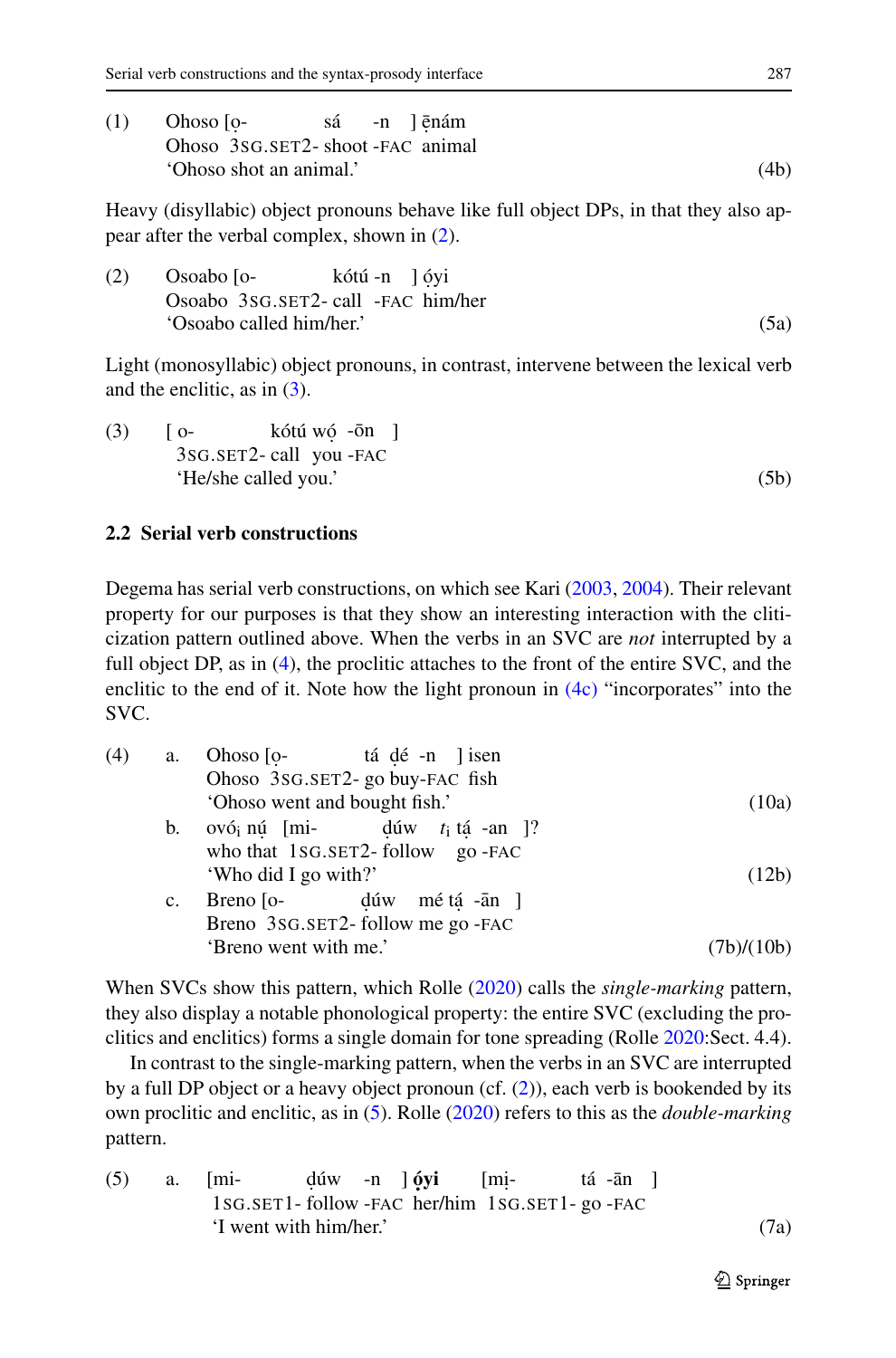b. Tatane [o-Tatane 3SG.SET2- shoot -FAC animal 3SG.SET2- kill sá  $-n$ **<u><b>enám** [o-</u> gbíyé -ēn ] -FAC 'Tatane shot and killed an animal.' (8b)

In double-marking SVCs, the intervening object is *not* part of the domain of tone spreading.

<span id="page-3-0"></span>Rolle argues that the single vs. double-marking pattern can only be captured by evaluating morphological outputs in parallel, providing evidence against a serial morphological derivation—see Sect. [5](#page-14-0). In the next sections we present our own account of the pattern, which retains a classical, serial morphological module. We argue that the 'conspiratorial' appearance of the single vs. double-marking pattern emerges not during the morphological computation, but at the interface with prosody, a part of the grammar which has long been analyzed as involving parallel computation.

## **3 Serial syntax and morphology**

We propose an analysis in which responsibility for the single- vs. double-marking pattern in Degema SVCs lies with the mapping from (morpho)-syntax to prosody. The intuition behind our account is that during the morphological derivation, every lexical verb in an SVC is supplied with some morphological nodes which, if exponed, would realize the agreement proclitics and aspect enclitics (in essence, double marking as default). Then, at the prosodification stage, these terminals may go unexponed, thanks to the influence of two high-ranked syntax-prosody mapping constraints.

Each of the two constraints is motivated by a cross-linguistically well-attested phenomenon. One constraint embodies the pressure to create single prosodic words out of unbroken verb chains in SVCs—something familiar from the typological literature on SVCs, albeit undertheorized. The other constraint embodies the pressure against having redundant functional morphemes within a single prosodic word, a phenomenon often described and analyzed under the name *Kinyalolo's Generalization* or *Kinyalolo's Constraint*. In some Degema SVCs, these constraints are pitted against each other, and the only way for the grammar to simultaneously satisfy them both is to sacrifice the exponence of SVC-internal clitics.

<span id="page-3-1"></span>This section first provides a syntactic analysis (Sect. [3.1\)](#page-3-1) and a morphological analysis (Sect. [3.2\)](#page-4-0) of SVCs in Degema. Here we hew fairly closely to Rolle's [\(2020](#page-20-0)) own analysis. Sect. [4](#page-6-0) then turns to the prosodification of SVCs. This is, we argue, where the single- vs. double-marking alternation arises.

#### **3.1 Syntax**

Following Collins ([1997,](#page-19-2) [2002](#page-19-3)), Rolle [\(2020](#page-20-0)) assumes that SVCs consist of nested vP shells, where one lexical verb selects the next vP as its complement, as in [\(6](#page-4-1)). We adopt his syntactic structure in its entirety.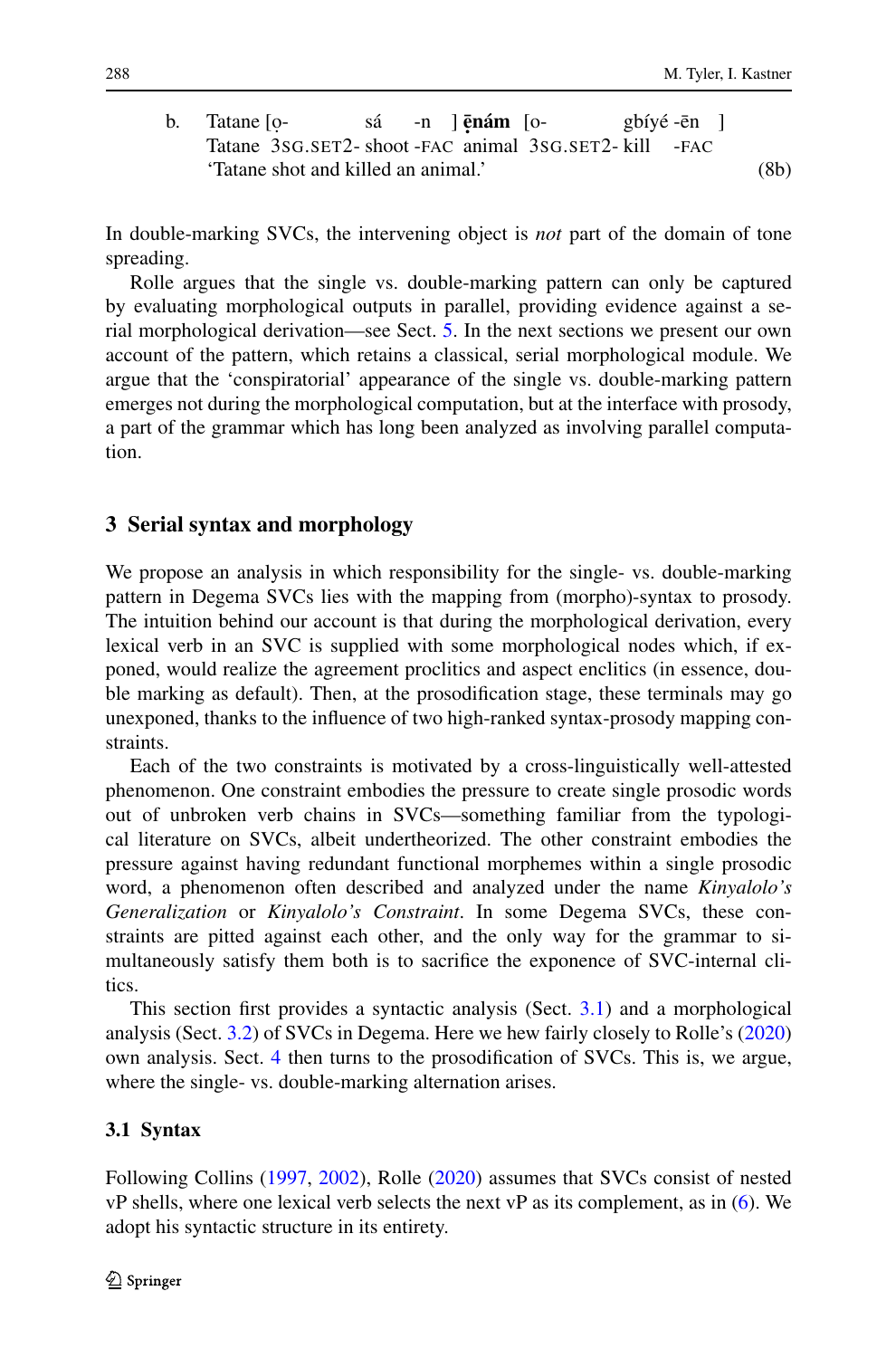

<span id="page-4-1"></span><span id="page-4-0"></span>Following Rolle, we also assume that lexical verbs undergo head-movement to become a complex head with their associated  $\nu$ , thus deriving the fact that the first verb in an SVC will always precede any object. But, at least in Degema, that is as far as head-movement goes (though this need not be true of all SVCs—see Sect. [6](#page-17-0)). Rolle and Kari ([2016\)](#page-20-4) and Rolle ([2020\)](#page-20-0) argue that in Degema, the second (lower) verb does not undergo head-movement into the (higher) first verb (see also Baker [1989;](#page-19-4) Aboh [2009\)](#page-19-5), and we follow their analysis. And following Rolle ([2020\)](#page-20-0) once again (at least in part), this structure is subsequently manipulated postsyntactically to copy the Asp node onto both verb complexes, and insert subject agreement  $(Agr_{SUBJ})$  nodes onto both verb complexes—discussed next.

### **3.2 Morphology**

<span id="page-4-2"></span>We broadly adopt the morphological analysis of Rolle ([2020\)](#page-20-0) regarding how aspect enclitics and subject agreement proclitics end up on verbs in an SVC. However, because we do not propose to capture the single- vs. double-marking pattern in the morphological derivation, our morphological analysis is slightly simpler than Rolle's: we claim that by the end of the morphological derivation every verb in an SVC will end up with its own  $\text{Agr}_{\text{SUBJ}}$  node, to be exponed as an agreement proclitic, and (for some aspectual values) its own  $\text{Agr}_{\text{ASP}}$  node, to be exponed as an aspect enclitic. So at the end of the morphological derivation, a two-verb SVC will have a structure like [\(7](#page-4-2)).

(7)

$$
\left[\left[\int_{V} P \left[\int_{V} Agr_{SUB}^{0} + \nu + V + Agr_{ASP}^{0}\right] \left( object\right) \left[\int_{V} P \left[\int_{V} Agr_{SUB}^{0} + \nu + V + Agr_{ASP}^{0}\right] \left( object\right)\right]\right]\right]
$$

It's important to note our assumption that much syntactic information, including node labels and constituency relations (like the c-command relation between the *v* nodes in ([7\)](#page-4-2)), is retained throughout the postsyntactic morphological derivation: both mor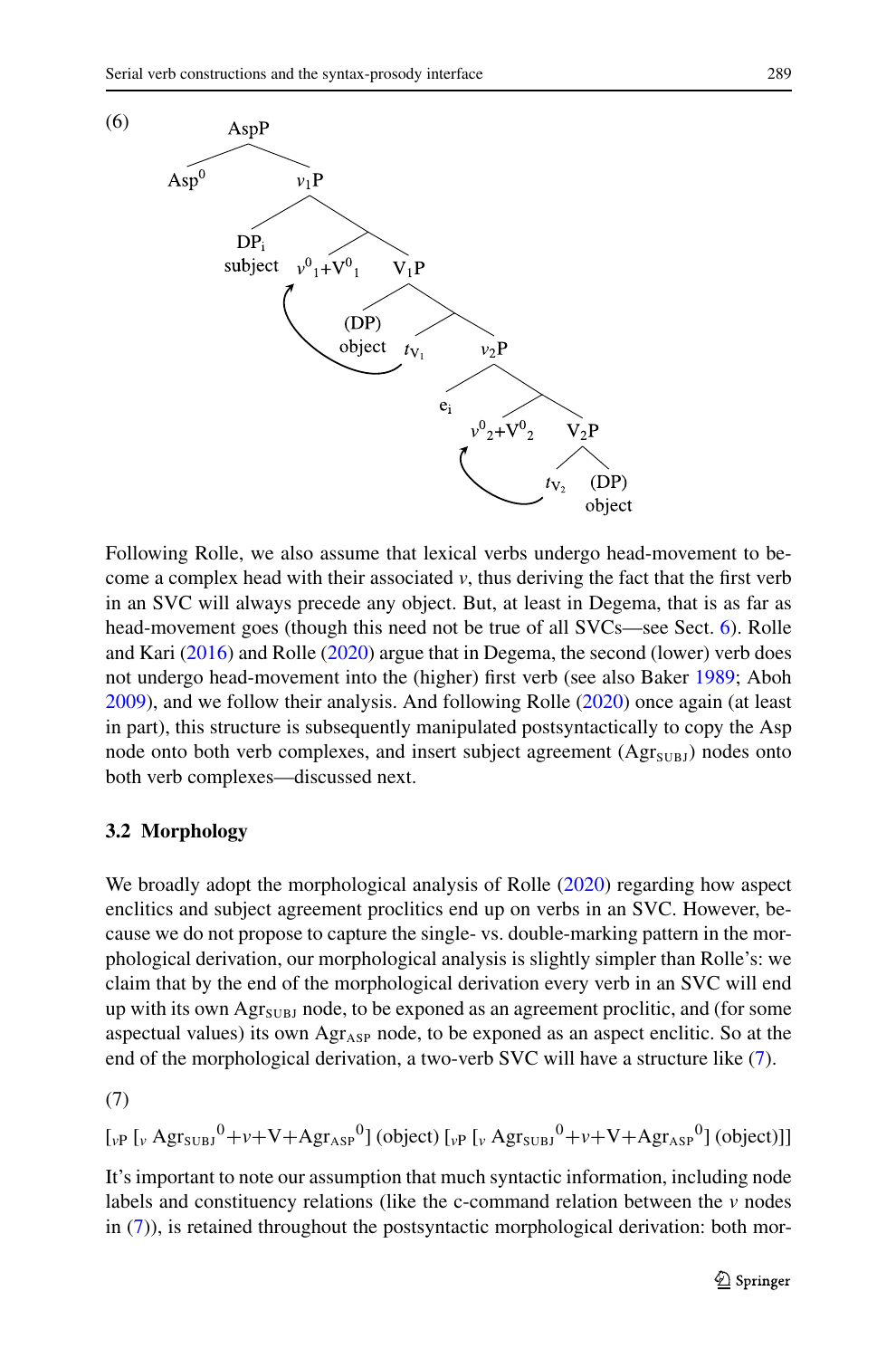<span id="page-5-1"></span>phological detail *and* high-level syntactic constituency is accessible at the syntaxprosody interface (on which see Sect.  $4.1$ ).<sup>[1](#page-5-0)</sup>

We make use of a serial DM model in which the order of operations is as in  $(8)$  $(8)$ (Embick and Noyer [2001\)](#page-20-5). We only include those operations that are necessary for our analysis. There are likely others: for instance *Local Dislocation* (Embick and Noyer [2001](#page-20-5)). See Arregi and Nevins [\(2012](#page-19-6)) for a more extensive, ordered list of morphological operations.

## (8) Dissociated Node Insertion (DNI) *>* Vocabulary Insertion (VI)

Following Rolle, we assume that each verb complex (a complex head consisting of *v* + lexical V) receives an Agr<sub>SUBJ</sub> node and an Agr<sub>ASP</sub> node by DNI.<sup>2</sup> We will sometimes employ Choi and Harley's [\(2019](#page-19-7)) intuitive term '(node) sprouting' to describe DNI. Note that because the  $\text{Agr}_{\text{SUBJ}}$  and  $\text{Agr}_{\text{ASP}}$  nodes are appended to the verb complex in the morphological derivation, *v* remains the label of the complex head (this point is relevant for prosodification, in the next section).

<span id="page-5-0"></span>We have thus derived a double-marking pattern, which is attested in the event that a heavy object intervenes between the verbs in an SVC, e.g.  $(5)$  $(5)$ .<sup>3</sup> However, this leaves unexplained the single-marking pattern, in which multiple verbs and light pronouns in an SVC cluster together, and the whole complex is bookended by a single proclitic and a single enclitic as in ([4\)](#page-2-3). Rolle ([2020\)](#page-20-0) views this alternation as unexplainable in a serial model of morphology: it requires the morphology to 'know' whether or not a heavy object DP will linearly intervene in the SVC—something which is undetermined at the point of VI—and in response to that, fail to insert the second set of nodes. However, while Rolle's solution to the problem is to abandon serial morphology altogether, we propose an alternative: serial morphology should be maintained, and the single/double-marking alternation should be accounted for at the syntax-prosody interface.

<span id="page-5-3"></span><span id="page-5-2"></span><sup>1</sup>We do not take a position on whether the morphological component can be *somewhat* destructive, and remove some of the syntactic structure. We only note that it cannot be *completely* destructive, removing *all* syntactic structure

<sup>&</sup>lt;sup>2</sup>Rolle proposes that aspect enclitics are in fact the clausal Asp head itself, or a copy of this head. We depart from his analysis for reasons of simplicity, though it would not affect anything if we adopted it.

<sup>3</sup>Rolle ([2020:](#page-20-0)15) and Rolle and Kari ([2016:](#page-20-4)147) describe one context in which the verbs in an SVC can bear different agreement proclitics, shown in (i). Here, the proclitic on the first verb must be Set 2 and the one on the second verb must be Set 1, and they show up regardless of the presence of an intervening heavy object. Furthermore, the aspect enclitic (if present) fails to be copied onto the second verb, and the resulting clause is interpreted idiomatically as having imperfective aspect (habitual or present continuous). We assume that these SVCs must have a somewhat different morphological derivation from typical SVCs, not least because they do not show the single/double-marking alternation discussed here, and together with Rolle ([2020\)](#page-20-0) we set them aside.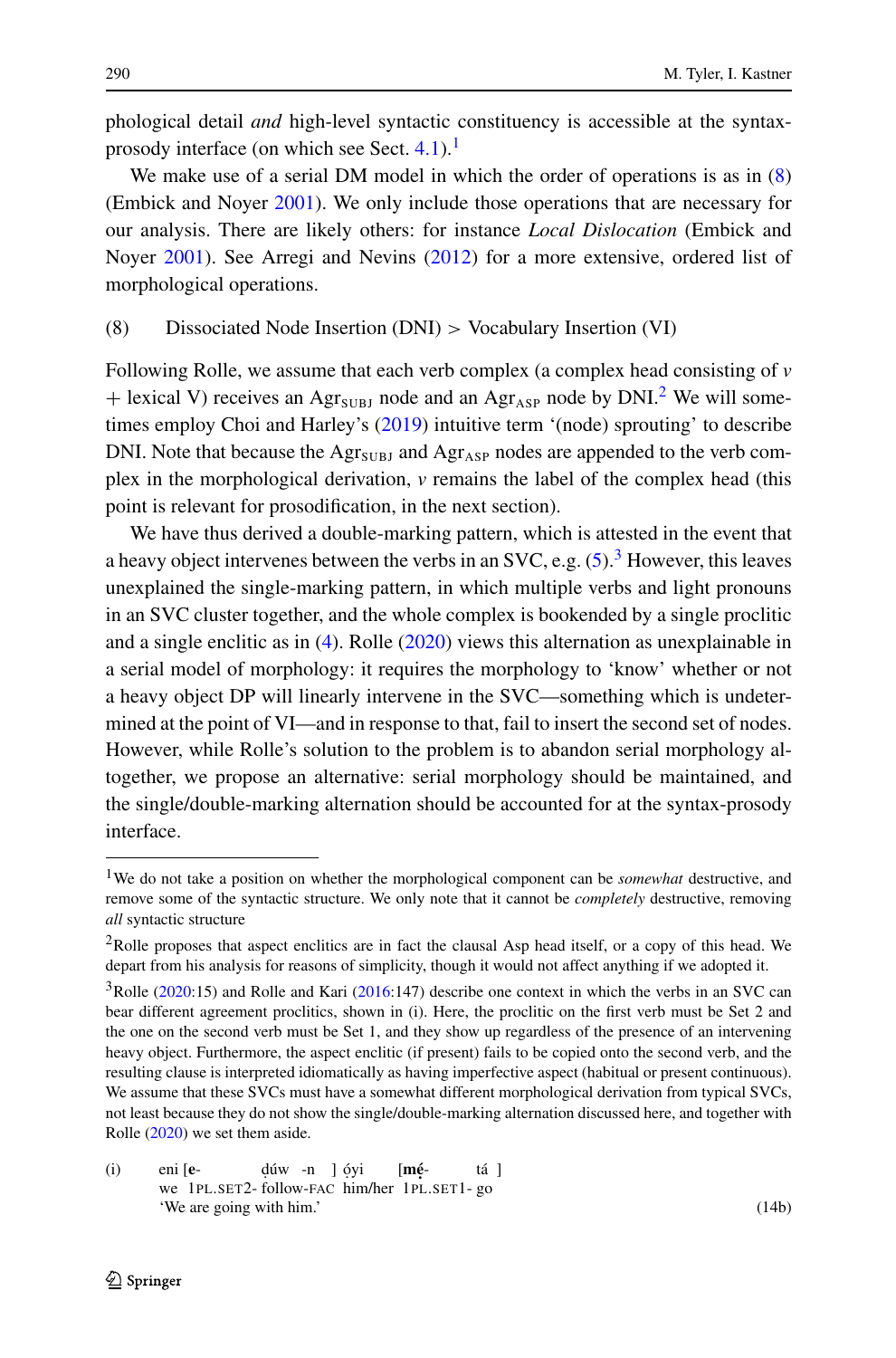### <span id="page-6-0"></span>**4 Proposal: Parallel prosodification**

Our basic idea is that the single/double-marking alternation emerges when two inviolable constraints come into conflict. On the one hand, adjacent verbs in SVCs must cluster together into a single prosodic word (PWd). This is enforced with a constraint SERIALIZE. On the other hand, there is an *absolute* ban on *repeated* inflectional material within the same PWd (*Kinyalolo's Constraint*, a.k.a. KINYALOLO). When SERIALIZE and KINYALOLO conflict, the only way of satisfying both—the least worst option—is to cluster the adjacent verbs into a single prosodic word, and delete one set of inflectional markers.

<span id="page-6-1"></span>In this section we first discuss our basic approach to the syntax-prosody interface, which, unlike the morphological module, we *do* take to be parallel in nature rather than serial (Sect. [4.1\)](#page-6-1). We then consider obligatory prosodic verb-clustering in Degema SVCs, and how it is enforced at the syntax-prosody mapping by SERIALIZE (Sect. [4.2](#page-7-0)). Following that, we consider the ban on repeated inflectional material within a single PWd, enforced by KINYALOLO (Sect. [4.3\)](#page-9-0). Finally, we show how these constraints together derive the single/double-marking alternation (Sect. [4.4\)](#page-11-0).

#### **4.1 The syntax-prosody interface**

We assume that prosodic structure is a level of representation separate from syntactic structure. Prosodic structures are composed of hierarchically-organized constituents bearing prosodic category labels, such as a *phonological word* (PWd) or *phonological phrase* (PPh)—see Selkirk ([1981](#page-20-6)), Beckman and Pierrehumbert ([1986\)](#page-19-8) and Nespor and Vogel ([1986\)](#page-20-7), among others. We further assume that the prosodic structure of a given phrase is built according to the principles of Match Theory (Selkirk [2009](#page-21-0), [2011\)](#page-21-1), which falls in the family of *indirect reference* theories of the syntax-prosody interface. Such theories hold that prosodic structure is the result of a negotiation between several competing pressures, and following Selkirk ([1996,](#page-21-2) [2000,](#page-21-3) [2009](#page-21-0), [2011](#page-21-1)) and Truckenbrodt [\(1995,](#page-21-4) [1999\)](#page-21-5), among others, we model this interaction in Optimality Theory (OT, Prince and Smolensky [1993\)](#page-20-8).

One kind of pressure is for prosodic structure to be isomorphic to syntactic struc-ture.<sup>[4](#page-6-2)</sup> This pressure is embodied in the Match constraints, which enforce correspondence between syntactic categories and prosodic categories. For the purposes of this paper, we make use only of MATCH WORD, which enforces a mapping between syntactic heads  $(X^0s)$ , which may have complex internal structure) and PWds. Another kind of pressure is for prosodic structure to satisfy independent well-formedness conditions, which do not make reference to input syntactic structure, embodied by constraints enforcing, among other things, binary-branching (e.g. Ghini [1993;](#page-20-9) Inkelas and Zec [1995](#page-20-10); Elfner [2012](#page-20-11)), equal weight between prosodic sisters (e.g. Myrberg [2013\)](#page-20-12) and non-recursion (e.g. Selkirk [1996,](#page-21-2) [2000\)](#page-21-3).

<span id="page-6-2"></span>A third kind of pressure is for prosodic structure to satisfy certain prosodic desiderata which make reference to properties of syntactic structure (or at least to the terminal nodes in syntactic structure) *other* than simple constituency relations. Recent

<sup>&</sup>lt;sup>4</sup>A reviewer correctly notes that this is a really a pressure for isomorphism between prosodic structure and *morphological* structure, given that prosody sees the output of the morphological derivation, rather than the pre-morphological syntactic structure.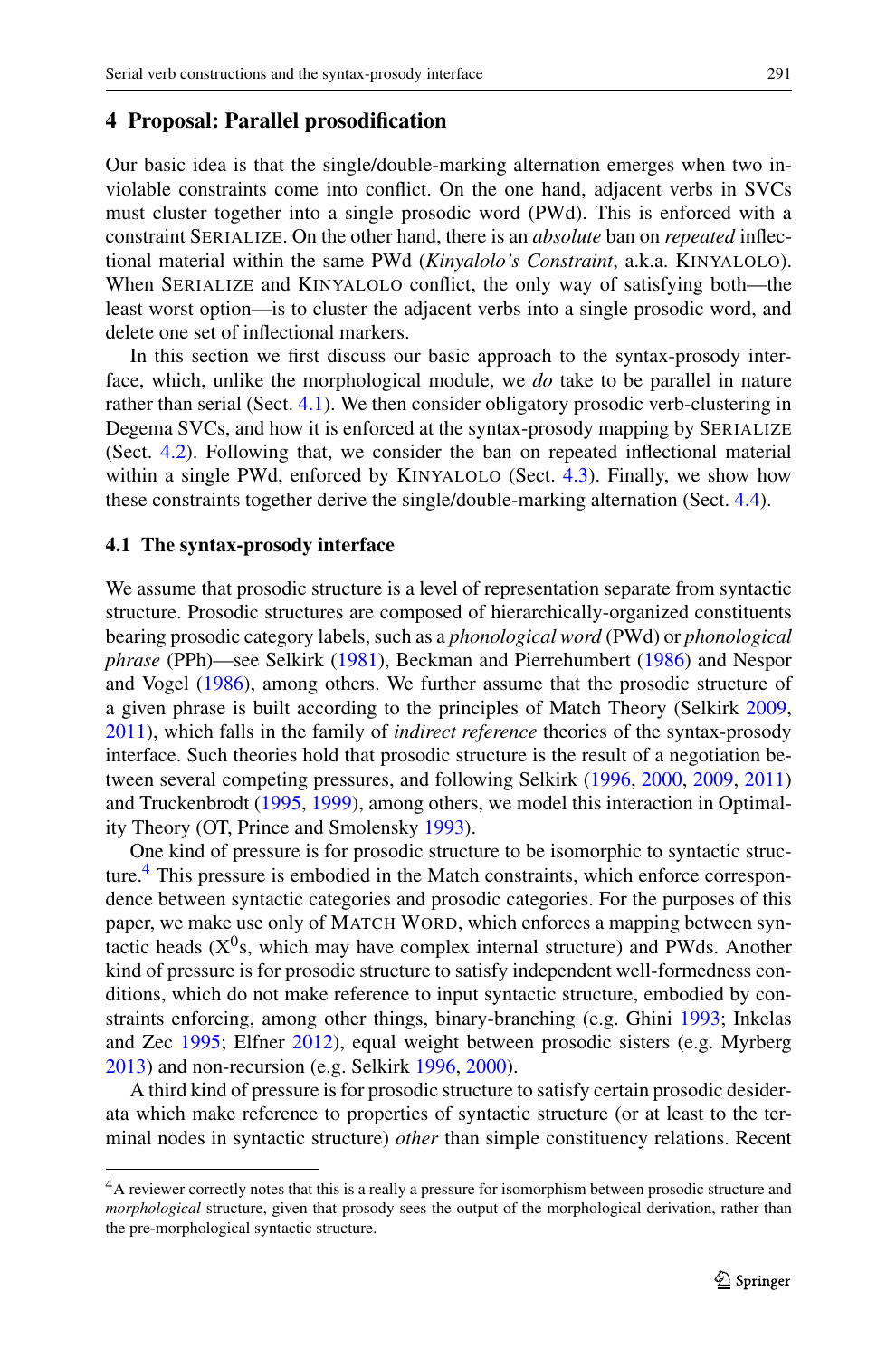examples include constraints enforcing the idiosyncratic prosodic requirements of particular morphemes (e.g. the SUBCAT constraint employed by Bennett et al. [2018](#page-19-9) and Tyler [2019\)](#page-21-6), and constraints requiring certain syntactic dependencies to be reflected in prosodic phrasing (e.g. Clemens's ARGUMENT- $\delta$  [2014,](#page-19-10) [2019](#page-19-11), or Henderson's COMPLEMENT- $\delta$  [2012\)](#page-20-13). As Clemens [\(2019](#page-19-11)) notes, the idea that selectional relations are projected in some way into prosodic structure is also a key part of Selkirk's [\(1984](#page-21-7)) *Sense Unit Condition* and, more recently, Richards's [\(2016](#page-20-14)) notion of *Selectional Contiguity*.

<span id="page-7-0"></span>The crucial constraints in our account of the single/double-marking alternation in Degema—SERIALIZE and KINYALOLO—are both of this latter variety, in that they require reference to syntactic and prosodic structure but are *not* about enforcing isomorphy between the two. Both constraints are independently motivated in both a typological and theoretical perspective. We provide an overview of these motivations next, noting that the formalization of the first constraint in particular is somewhat overdue.

### **4.2 SERIALIZE**

<span id="page-7-1"></span>In Sect. [2.2](#page-2-6) we saw that single-marking SVCs form a single prosodic unit of some kind, while double-marking SVCs do not have this property. What we would like to highlight is the fact that this kind of clustering is very common in a typological perspective, being essentially the norm for *contiguous* SVCs (i.e. SVCs where the verbs are not interrupted by other constituents). Consider SVCs in Khwe (Khoisan). Like Degema, Khwe allows both contiguous SVCs, where the verbs are adjacent as in [\(9a\),](#page-7-1) and *non-contiguous* SVCs, where the verbs are separated by some intervening (non-inflectional) elements as in [\(9b\).](#page-7-2)

<span id="page-7-2"></span>

| (9) | a. tí [‡gì-é yaá-à-gòè ] <sub>SVC</sub>                              |
|-----|----------------------------------------------------------------------|
|     | 1sG be.late-II come-I-FUT                                            |
|     | 'I will come later.'<br>(Kilian-Hatz 2006:113)                       |
|     | b. tí tîyá [[cácà á kx'áa-a ][kx'-óxò à kx'ó-ro]                     |
|     | 1sG standing beer OBJ drink-II meat OBJ eat-II                       |
|     | $[tx$ óró-è-tè $]$ $ svc $                                           |
|     | dance-I-PRES                                                         |
|     | 'In standing position I am drinking beer, eating meat, and dancing.' |
|     |                                                                      |

From Kilian-Hatz's description of the prosody of Khwe SVCs, we can determine that the contiguous SVC in  $(9a)$  forms a single intonation unit. She states that "the lexical elements of most [SVCs] maintain their internal tone melody, but the first word takes the main stress which is realized as a downdrift on the verbs following the V1 [first verb]" (Kilian-Hatz [2006](#page-20-15):121). The non-contiguous SVC in [\(9b\)](#page-7-2), by contrast, would have to consist of multiple intonation units, as per her generalization that SVCs "do not form such an intonation unit if the verbs have different objects preceding their corresponding verb; in these cases, every verb takes its own stress and the verb phrases may be separated by a short pause" (ibid.).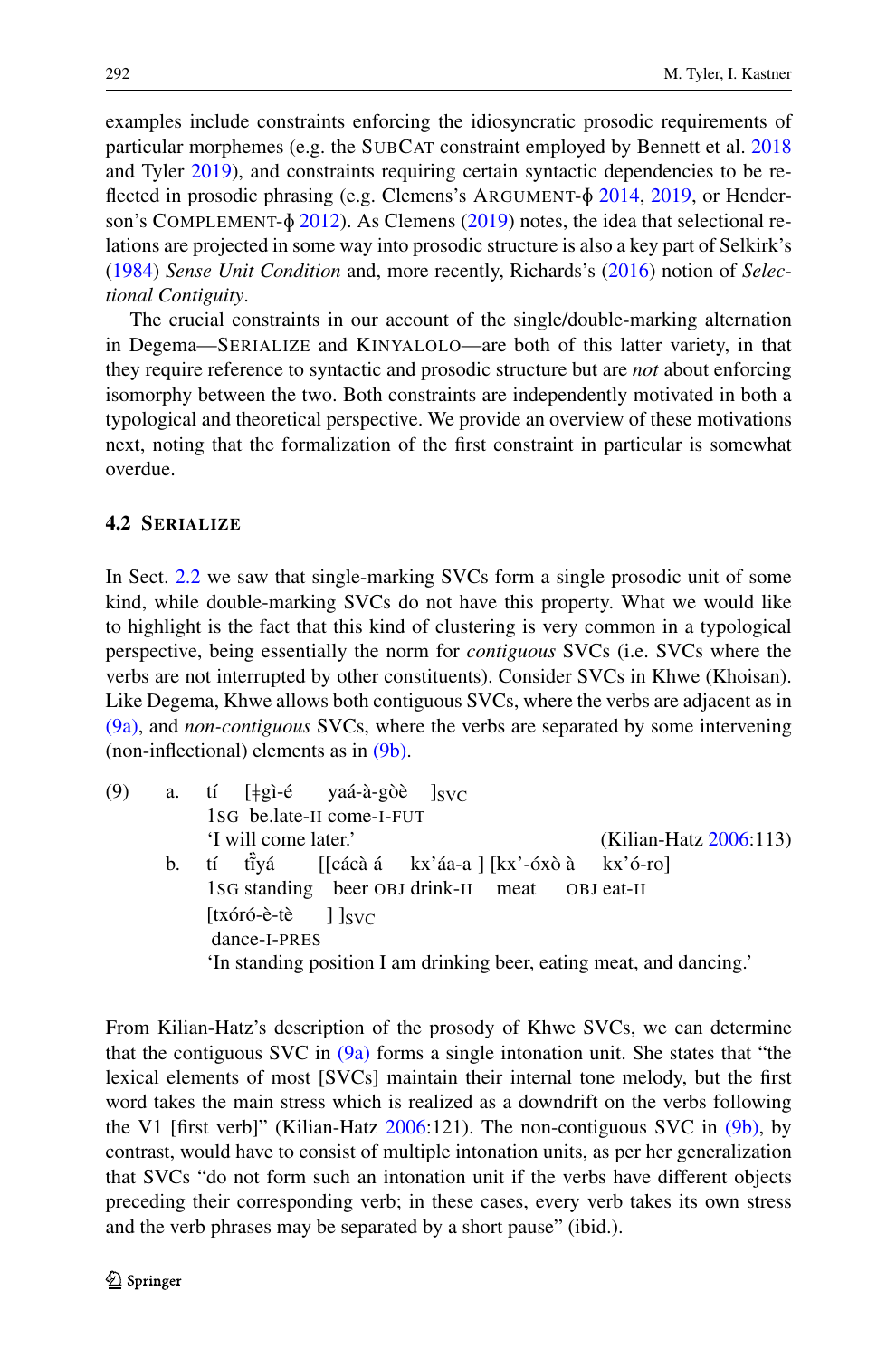As another example of a pattern where clustering is dependent on the verbs being contiguous, Ingram [\(2006](#page-20-16)) states, of SVCs in Dumo, that "phonologically, all noncontiguous SVCs consist of verbs that are realized as separate phonological words (where a phonological word is defined by the presence of a single word-level primary stress). Amongst contiguous SVCs, however, SVCs are treated as single phonological words with respect to stress assignment."

In overview articles of SVCs, Aikhenvald ([2006:](#page-19-12)7) states that "a serial verb construction has the intonational properties of a monoverbal clause, and not of a sequence of clauses," and Dixon [\(2006](#page-19-13):339) states than an SVC "is like a single predicate in prosodic properties [...] an SVC generally constitutes one intonation group; and, in most cases, no pause is possible in the middle of an SVC." Haspelmath ([2016:](#page-20-17)308) concludes, "I have not come across any work that contradicts [Aikhenvald's generalization], so I am assuming that this is true of all SVCs." While we take these conclusions to be indicative of the clustering nature of SVCs in the phonology, these impressions were not based on a systematic typological survey. It is also important to acknowledge that these authors are all describing SVCs generally, rather than contiguous SVCs in particular; non-contiguous SVCs seem to be rarer, and the presence of contiguous SVCs in a given language does not imply the presence of noncontiguous SVCs.

Given that phonological clustering seems to be a common property of SVCs crosslinguistically, we tentatively propose that this effect is the result of a high-ranked syntax-prosody interface constraint SERIALIZE, motivated by the prosodic typology of SVCs.<sup>[5](#page-8-0)</sup> SERIALIZE penalizes output prosodic structures in which  $\nu$  nodes, which are linearly adjacent and in an asymmetric c-command relation in the input, fail to form a single prosodic word. It is defined formally in  $(10)$  $(10)$ .<sup>[6](#page-8-2)</sup>

(10) SERIALIZE

<span id="page-8-1"></span>Assign one violation for every pair of linearly adjacent *v* heads, where one asymmetrically c-commands the other, that do not form a single PWd.

<span id="page-8-0"></span>SERIALIZE can be thought of as a cousin of Henderson's  $(2012)$  $(2012)$  COMPLEMENT- $\phi$ , which he employs to explain why certain heads form a phonological phrase  $({\phi})$ with their complement. There are some important differences between SERIALIZE and  $COMPLEMENT-\phi$ , however. Firstly, they involve different syntactic and prosodic categories: on the syntactic side, SERIALIZE applies only to *v*P complements of V, and exempts DP complements; on the prosodic side, SERIALIZE creates prosodic words, rather than phonological phrases. Secondly, SERIALIZE is sensitive to adjacency: a V that is not adjacent to its complement  $vP$  (as in  $(6)$  $(6)$ ) is not required by

<span id="page-8-2"></span><sup>5</sup>Nicholas Rolle (p.c.) notes an exception to the typological generalization: in SVCs in Kalabari (Ijo), adjacent verbs do *not* form a prosodic unit, even though other adjacent lexical categories in this language *do* cluster into a single unit (Harry and Hyman [2014](#page-20-18)). This pattern is generable in our system through varying the constraint ranking (MATCH WORD  $\gg$  SERIALIZE), which highlights the value of encoding serialization as a violable constraint rather than via some more universal mechanism.

 $6$ The linear adjacency condition in [\(10](#page-8-1)) ensures that SERIALIZE does not serialize verbs across intervening heavy objects. The c-command condition ensures that SERIALIZE does not force adjacent verbs in covert coordination structures to serialize, since there is no c-command relation between the *v* heads associated with the two verbs in a covert coordination structure—see the discussion in Sect. [4.4](#page-11-0) and Rolle [2020:](#page-20-0)Sect. A3.2. We also assume that verbs that are separated by clause boundaries are exempt from SERIALIZE.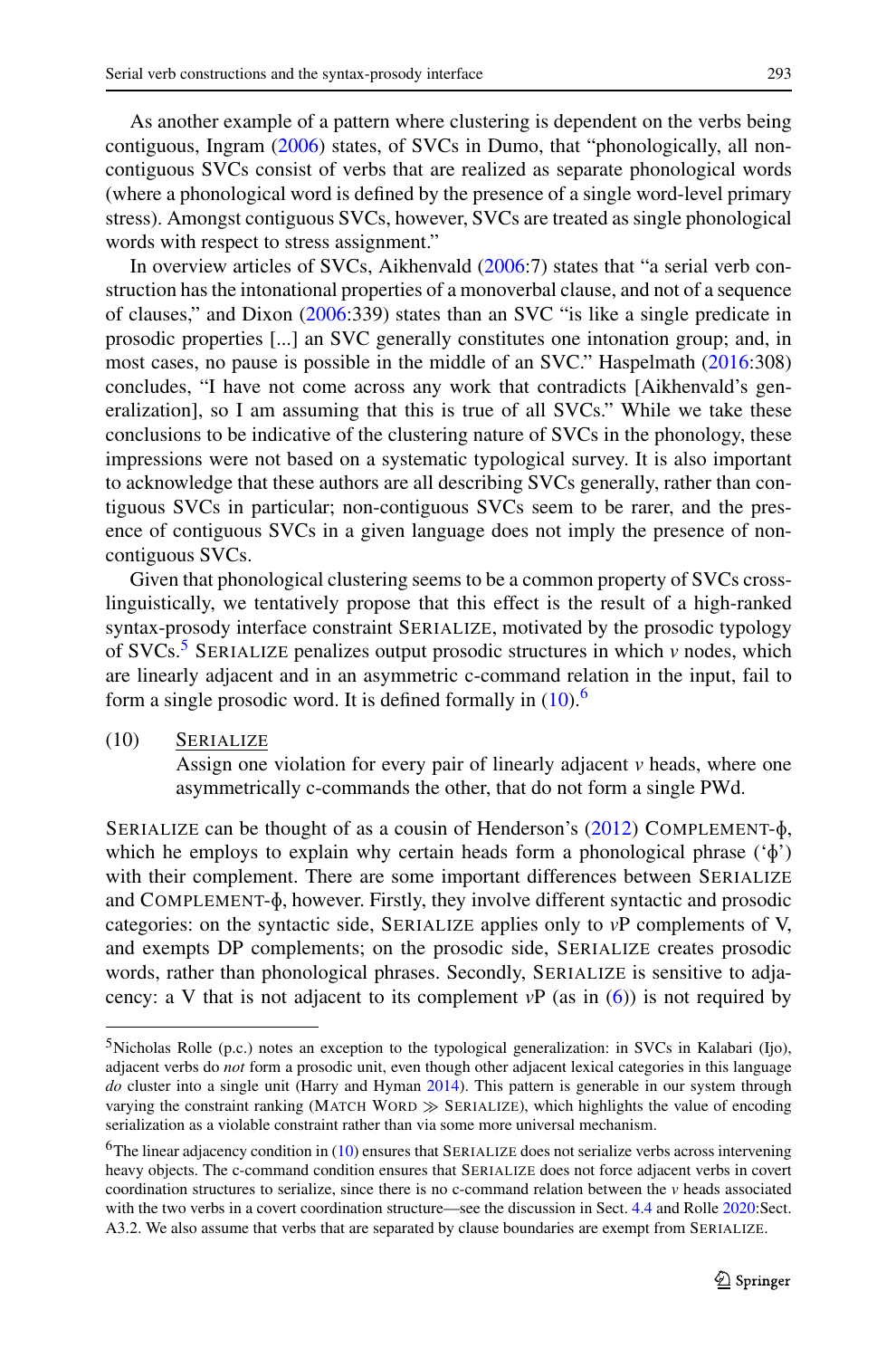SERIALIZE to form a PWd with it. Thirdly, SERIALIZE requires that adjacent *heads* be prosodified together, while  $COMPLEMENT-\phi$  requires that a head be prosodified with its entire complement phrase. Ultimately, SERIALIZE cannot be reduced to a flavor of COMPLEMENT- $\phi$ .

<span id="page-9-1"></span>In order for SERIALIZE to make its effects felt in the prosodic output, it must outrank MATCH WORD, the constraint responsible for enforcing a one-to-one correspondence between syntactic terminals and PWds (see Selkirk [2011](#page-21-1)). The tableau in [\(11](#page-9-1)) shows how a simple two-verb SVC is realized as a single PWd at the syntaxprosody interface. Note that the *v* heads will be internally complex—this detail is not shown here.

<span id="page-9-2"></span>

| (11 | ",∪ |    |                                           |     | <b>SERIALIZE   MATCH WORD</b> |
|-----|-----|----|-------------------------------------------|-----|-------------------------------|
|     | 隐   | a. | $[\nu \nu]$ PWd                           |     | $**$                          |
|     |     |    | $[\nu]_{\text{PWd}}$ $[\nu]_{\text{PWd}}$ | $*$ |                               |

The tableau in [\(12](#page-9-2)) shows how SERIALIZE has no effect when a two-verb SVC is intervened by a heavy element.

| (12) | $v^0 N^0 v^0$ |  | <b>SERIALIZE   MATCH WORD</b>           |        |
|------|---------------|--|-----------------------------------------|--------|
|      | 曙             |  | $[v]_{PWd}$ [N] $_{PWd}$ [ $v]_{PWd}$ ] |        |
|      |               |  | $[v N v]_{\text{PWA}}$                  | $*1**$ |

We do not deny that SERIALIZE is essentially a simple formalization of a descriptive statement like 'adjacent verbs in SVCs cluster into prosodic units.' One might wonder if this prosodic property of SVCs could be derived from their morphosyntactic properties without reference to a specialized constraint, but it is not obvious how this idea would work. One cannot appeal to syntactic constituency, since verbs in SVCs are not generally considered to form a syntactic constituent (see Sect. [3.1\)](#page-3-1). Nor can one appeal to (purely) prosodic well-formedness constraints, since prosodic clustering in SVCs requires reference to the syntactic category V, and does not apply to, for instance, Ns. Whether SERIALIZE can be deconstructed or derived is a question which we hope additional work can answer (see also the discussion in Sect. [6\)](#page-17-0).

<span id="page-9-0"></span>We also do not deny that the formalization of SERIALIZE given in [\(10](#page-8-1)) is tied to one particular syntactic analysis of SVCs—the 'nested vPs' analysis of Collins [\(2002](#page-19-3)), which is adopted by Rolle [\(2020](#page-20-0)) (see Sect. [3.1](#page-3-1)). However, the basic idea is translatable between different analyses: there is a special constraint which, upon identifying adjacent verbs in the syntactic configuration that is characteristic of SVCs, is only satisfied when these verbs are mapped to a single prosodic word in the output.

We now move on to the second syntax-prosody interface constraint necessary to derive the Degema pattern.

## **4.3 Kinyalolo's Constraint**

We propose that there is a highly-ranked constraint active in Degema which bans repeated inflectional morphemes within a single prosodic word. This has been termed *Kinyalolo's Constraint* in much previous work (see Kinyalolo [1992](#page-20-1); Carstens [2003](#page-19-0),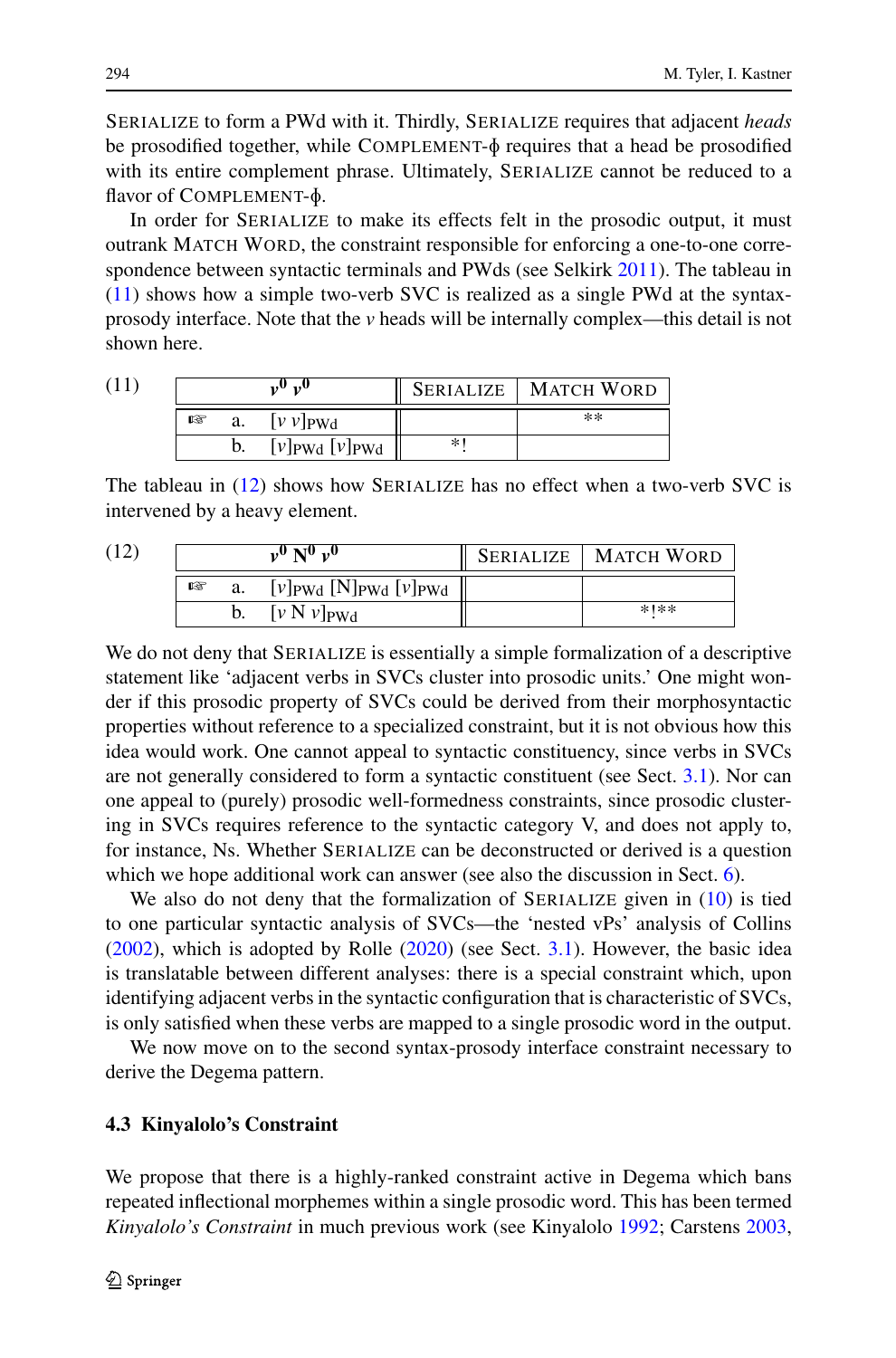<span id="page-10-1"></span><span id="page-10-0"></span>Kinyalolo's Constraint is motivated by the existence of patterns like those in ([13\)](#page-10-0), from KiLega. Here, the number of overt agreement morphemes in a clause tracks the number of verb(-like) words, with each verb(-like) word having one and only one subject agreement morpheme.

<span id="page-10-2"></span>

| (13) | a.          | Mikoko z-á-bézág-á zí-se<br>4.sheep 4.AGR-A-be-FV 4.AGR-about.to                                                 |
|------|-------------|------------------------------------------------------------------------------------------------------------------|
|      |             | $z$ -á-sínz-u-a.                                                                                                 |
|      |             | 4.AGR-ASP2-slaughter-PASS-FV<br>'Sheep were about to be slaughtered.'                                            |
|      | b.          | Masungá má-kilí m-á-yik-u-á.<br>6.yam 6.AGR-be.still 6.AGR-ASP2-cook-PASS-FV<br>The yams are still being cooked. |
|      | $c_{\cdot}$ | <i>pro</i> <b>Mú</b> -ná-kúbul-íl-é<br>mázi.<br>$IIPI$ $AGR-MOD-nour-A SP-FV$ 6 water                            |

<span id="page-10-4"></span><span id="page-10-3"></span>IIPL.AGR-MOD-pour-ASP-I 6.water 'You could have poured water.' (KiLega, Carstens [2005](#page-19-1):253-5)

Carstens [\(2005\)](#page-19-1), following a pioneering analysis by Kinyalolo ([1992\)](#page-20-1), argues that multiple heads within the functional spine of a KiLega clause agree with the subject (e.g. T, Asp1, Mod, Asp2 and others). In her analysis, when the functional spine is realized as several different phonological words, as in  $(13a)$ , then the agreement morphemes mostly show up unhindered. But when the functional spine of a clause is realized as fewer phonological words, as in [\(13b\)](#page-10-2), or just a single word as in [\(13c\)](#page-10-3), all but the outermost subject-agreement morphemes are 'suppressed' by Kinyalolo's Constraint. Alok and Baker [\(2018](#page-19-17)) provide the definition in ([14](#page-10-4)).

(14) Kinyalolo's Constraint (Alok and Baker [2018:](#page-19-17)(21)) In a word (phonologically defined), AGR on one head is silent if and only if its features are predictable from AGR on another head.

The fact that [\(14](#page-10-4)) makes reference to both a prosodic category (PWd) and a (morpho) syntactic category (AGR) means that it can *only* apply at the syntax-prosody interface. It cannot apply straightforwardly to an un-phonologized morphological representation, nor can it be applied to a post-morphosyntactic phonological representation.

Degema clearly adheres to Kinyalolo's Constraint. When verbs in an SVC are clustered into a single PWd, there is a single agreement proclitic and a single aspect enclitic for the entire PWd (i.e. single-marking). When verbs in an SVC form separate PWds, each verb has its own agreement proclitic and aspect enclitic (i.e. doublemarking).

To enforce Kinyalolo's Constraint in Degema, we adopt the spirit of ([14\)](#page-10-4), although it requires some adaptation for use in an OT framework. As currently stated, it contains both a 'constraint' (no word-internal repetition of AGR morphemes) and its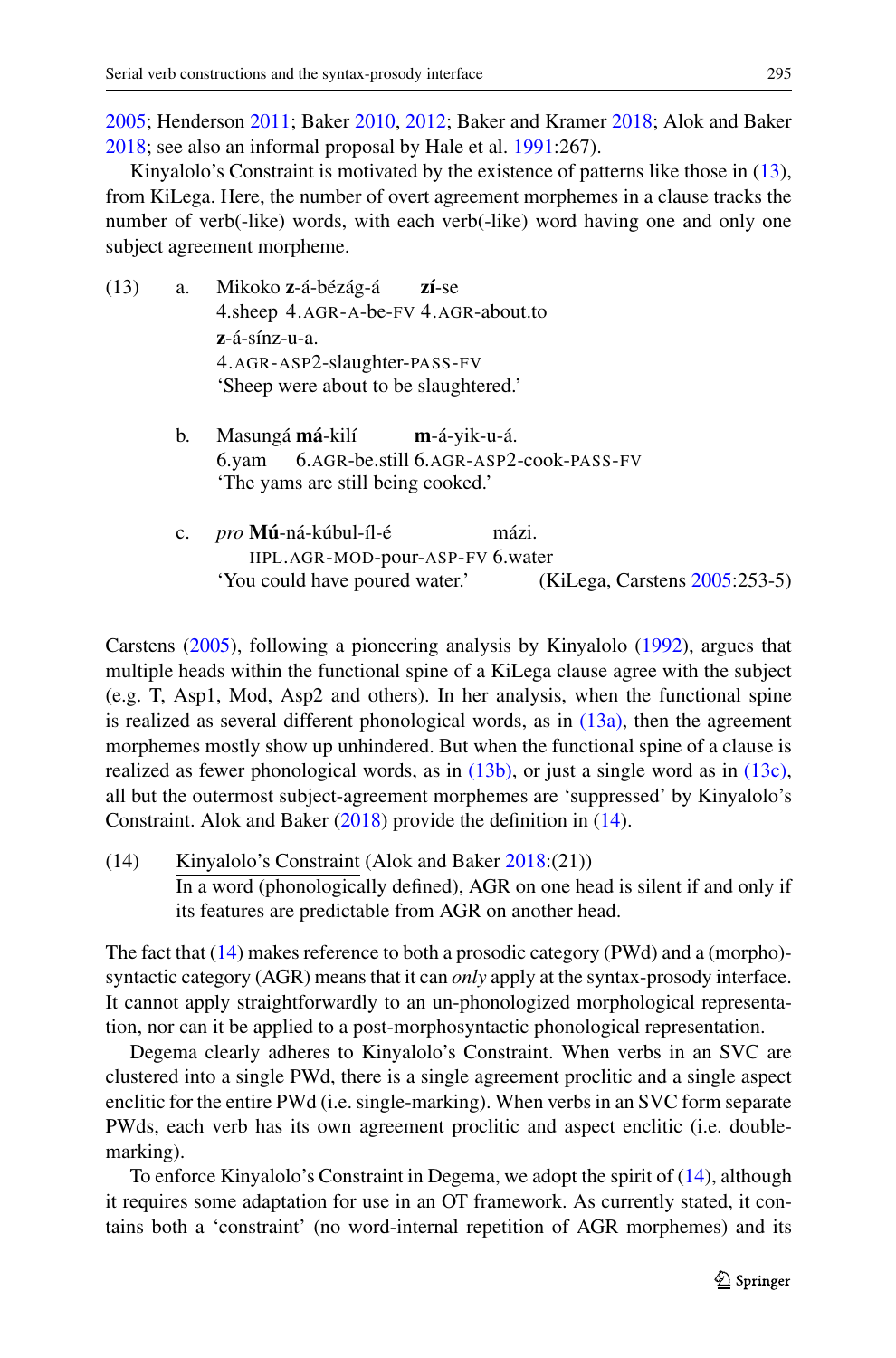<span id="page-11-1"></span>repair (delete an AGR morpheme). Only the true 'constraint' part can be encoded as an OT constraint: KINYALOLO is defined in [\(15](#page-11-1)).

## (15) KINYALOLO

Assign one violation for every pair of featurally-identical Agr nodes within the same PWd.

<span id="page-11-2"></span>In order to allow deletion of redundant word-internal AGR nodes (in Degema, these are  $\text{Agr}_{\text{SUBJ}}^0$  and  $\text{Agr}_{\text{ASP}}^0$  nodes inserted on *v* heads), KINYALOLO must outrank whatever faithfulness constraint or constraints enforces the realization of these nodes in the output—we employ a constraint MAX(AGR). The effect of the KINYALOLO  $\gg$  MAX(AGR) ranking is illustrated in the tableau in [\(16](#page-11-2)).<sup>7</sup>

| (16) |     | $\left[\mathbf{x}^0 \dots \mathbf{A}\mathbf{gr}_{[i]} \dots \mathbf{A}\mathbf{gr}_{[i]} \dots \right]$    KINYALOLO   MAX(AGR) |  |  |
|------|-----|--------------------------------------------------------------------------------------------------------------------------------|--|--|
|      | rs. | a. $[ Agr_{[i]}]_{PWd}$                                                                                                        |  |  |
|      |     | b. $[ Agr_{[i]}  Agr_{[i]} ]_{PWd}$                                                                                            |  |  |

<span id="page-11-0"></span>In sum, we have seen that in Degema SVCs, adjacent verbs and light object pronouns always form a single PWd (Sect. [4.2](#page-7-0)), and in this section we have also seen that Kinyalolo's Constraint is scrupulously obeyed. We propose that these two inviolable syntax-prosody mapping constraints derive the single- vs. double-marking patterns in Degema, without recourse to parallel computation in the morphology.

## **4.4 Deriving single vs. double-marking at the syntax-prosody interface**

SERIALIZE forces adjacent *v*'s to cluster into a single PWd, and KINYALOLO bars PWd-internal repeated functional material. Together, these will allow us to derive the distribution of the single- vs. double-marking alternation in Degema SVCs.

<span id="page-11-4"></span>The basic idea is that both constraints are inviolable, but by creating the large, multiple-*v*-spanning PWds necessitated by SERIALIZE, the resulting PWds will often contain multiple identical inflectional morphemes (agreement proclitics and aspect enclitics). If these were represented in the phonological output, the result would violate KINYALOLO, so in order to keep both constraints satisfied, all but one PWdinternal instance of each clitic goes unrealized.

The tableau in ([17\)](#page-11-4) illustrates an input that leads to a single-marking output. Because nothing intervenes between the two *v*'s, SERIALIZE forces them into a single PWd, and KINYALOLO necessitates the deletion of redundant PWd-internal morphology.

<span id="page-11-3"></span>(17)

|    |    | $\left[\right._{v}$ Agr <sub>subJ</sub> -V-Agr <sub>ASP</sub> ] $\left[\right._{v}$ Agr <sub>subJ</sub> -V-Agr <sub>ASP</sub> ] | <b>KINYALOLO</b> | SERIALIZE | MAX(AGR) | MATCH WORD |
|----|----|---------------------------------------------------------------------------------------------------------------------------------|------------------|-----------|----------|------------|
| E® | a. | $[AgrslIR - V V-AgrASP]_{PWd}$                                                                                                  |                  |           | **       |            |
|    | D. | [Agr <sub>subJ</sub> -V-Agr <sub>ASP</sub> ] <sub>PWd</sub> [Agr <sub>subJ</sub> -V-Agr <sub>ASP</sub> ] <sub>PWd</sub>         |                  | *1        |          |            |
|    | U. | [Agr <sub>subJ</sub> -V-Agr <sub>asp</sub> Agr <sub>subJ</sub> -V-Agr <sub>asp</sub> ] <sub>PWd</sub>                           |                  |           |          |            |

 $<sup>7</sup>$ As with SERIALIZE, KINYALOLO may be ranked differently in different languages, with the result that</sup> some languages will select outputs that are not compliant with KINYALOLO. Indeed, many attested instances of PWd-internal multiple exponence would be in violation of Kinyalolo's constraint. We view this as a strength of our proposal, in that it allows for greater typological coverage than previous analyses, where Kinyalolo's Generalization is an inviolable PF filter of uncertain cross-linguistic status.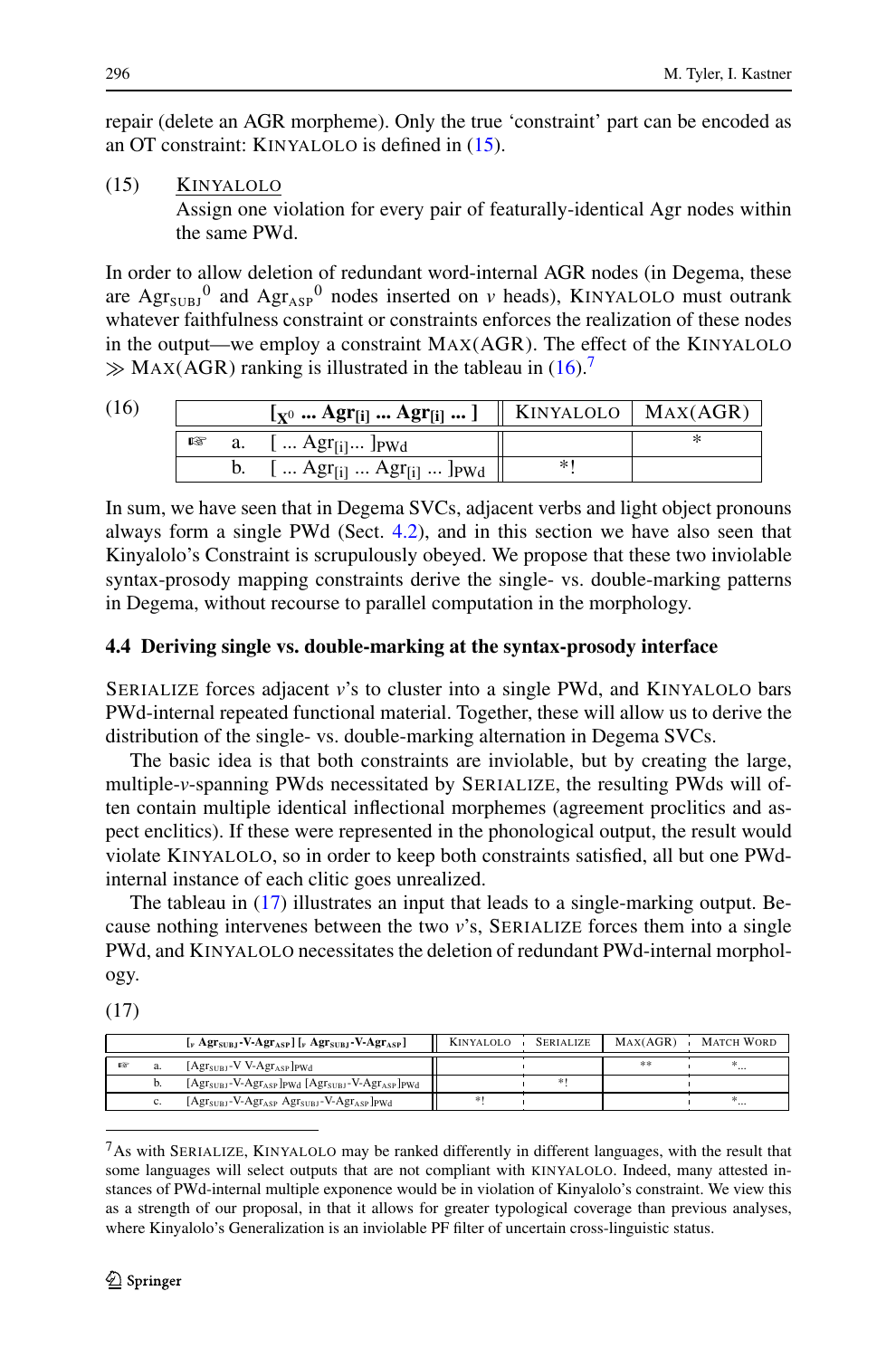<span id="page-12-0"></span>When there *is* intervening material, SERIALIZE does not demand that the *v*'s in an SVC form a single PWd, because they are not adjacent. This is shown in [\(18](#page-12-0)).

(18)

|     | $\left[\right]_V$ Agr <sub>subJ</sub> -V-Agr <sub>asp</sub> ] N $\left[\right]_V$ Agr <sub>subJ</sub> -V-Agr <sub>asp</sub> ]              | <b>KINYALOLO</b> | SERIALIZE | MAX(AGR) | <b>MATCH WORD</b> |
|-----|--------------------------------------------------------------------------------------------------------------------------------------------|------------------|-----------|----------|-------------------|
| 651 | [Agr <sub>subJ</sub> -V-Agr <sub>ASP</sub> ] <sub>PWd</sub> [N] <sub>PWd</sub> [Agr <sub>subJ</sub> -V-Agr <sub>ASP</sub> ] <sub>PWd</sub> |                  |           |          |                   |
|     | $[AgrslIR1 - V N V-AgrASP]_{PWA}$                                                                                                          |                  |           | 米卡米      | $\cdots$          |
|     | [Agr <sub>subJ</sub> -V-Agr <sub>ASP</sub> N Agr <sub>subJ</sub> -V-Agr <sub>ASP</sub> ] <sub>PWd</sub>                                    | *                |           |          | $\cdots$          |

Before moving on to our evaluation of Rolle's 'OT-DM' analysis of the Degema pattern, we compare our account to a similar account that Rolle considers and rejects, and we address two outstanding questions relating to our analysis.

In the analysis rejected by Rolle ([2020:](#page-20-0)Sect. A3.2), the single-marking pattern is a consequence of redundant clitics being deleted under identity with the clitics on an adjacent verb. This is somewhat like our analysis, in that KINYALOLO is a kind of anti-identity constraint. The key difference between the analysis Rolle rejects and our analysis is that KINYALOLO is sensitive only to identity with the prosodic word, while in Rolle's deletion-under-identity account, there is no reference to prosodic wordhood, only to adjacency. Accordingly, Rolle argues against the deletion-underidentity account by showing that a single-marking pattern does *not* emerge in a covert VP coordination structure, even though, in such structures, two inflected verbs may end up adjacent to one another. However, in our account, we would not expect two verbs in a covert coordination structure to form a single prosodic word (because SE-RIALIZE would not apply to a covert coordination structure), and so we would not expect them to be within the purview of KINYALOLO. Thus Rolle's argument against a deletion-under-identity account does not generalize to our account.

<span id="page-12-1"></span>The two outstanding questions relating to our analysis are addressed in the following sections. Firstly (Sect. [4.4.1](#page-12-1)): when deriving the double-marking pattern, why is it the *outermost* clitics that are retained, with the inner clitics being deleted? Why not delete the outermost clitics and retain the inner ones? Secondly (Sect. [4.4.2\)](#page-13-0): what happens to the light object pronouns, which show up internally to the SVC?

#### *4.4.1 Retaining the outermost clitics*

Here we sketch an account of why it is the leftmost proclitic and the rightmost enclitic that survive in a single-marked SVC, rather than SVC-medial proclitics and enclitics. Our account relies crucially on the notion that Vocabulary Items may be *pre-specified* to integrate into prosodic structures in particular ways (Inkelas [1989](#page-20-21); Inkelas and Zec [1990](#page-20-22); Bennett et al. [2018](#page-19-9); Zec [2005;](#page-21-8) Tyler [2019](#page-21-6)). The intuition is essentially that proclitics are pre-specified to sit at the left edge of a PWd and that enclitics are pre-specified to sit at the right edge of a prosodic word. Therefore by retaining the outermost clitics, the clitics' prosodic pre-specifications are most easily satisfied. By contrast if SVC-medial clitics were retained instead, *either* they would have to simply sit in the middle of the SVC-spanning PWd, violating their prosodic pre-specification, *or* some complex PWd-within-PWd structure would have to be constructed. Both options are less optimal than simply retaining the outer clitics rather than the inner clitics.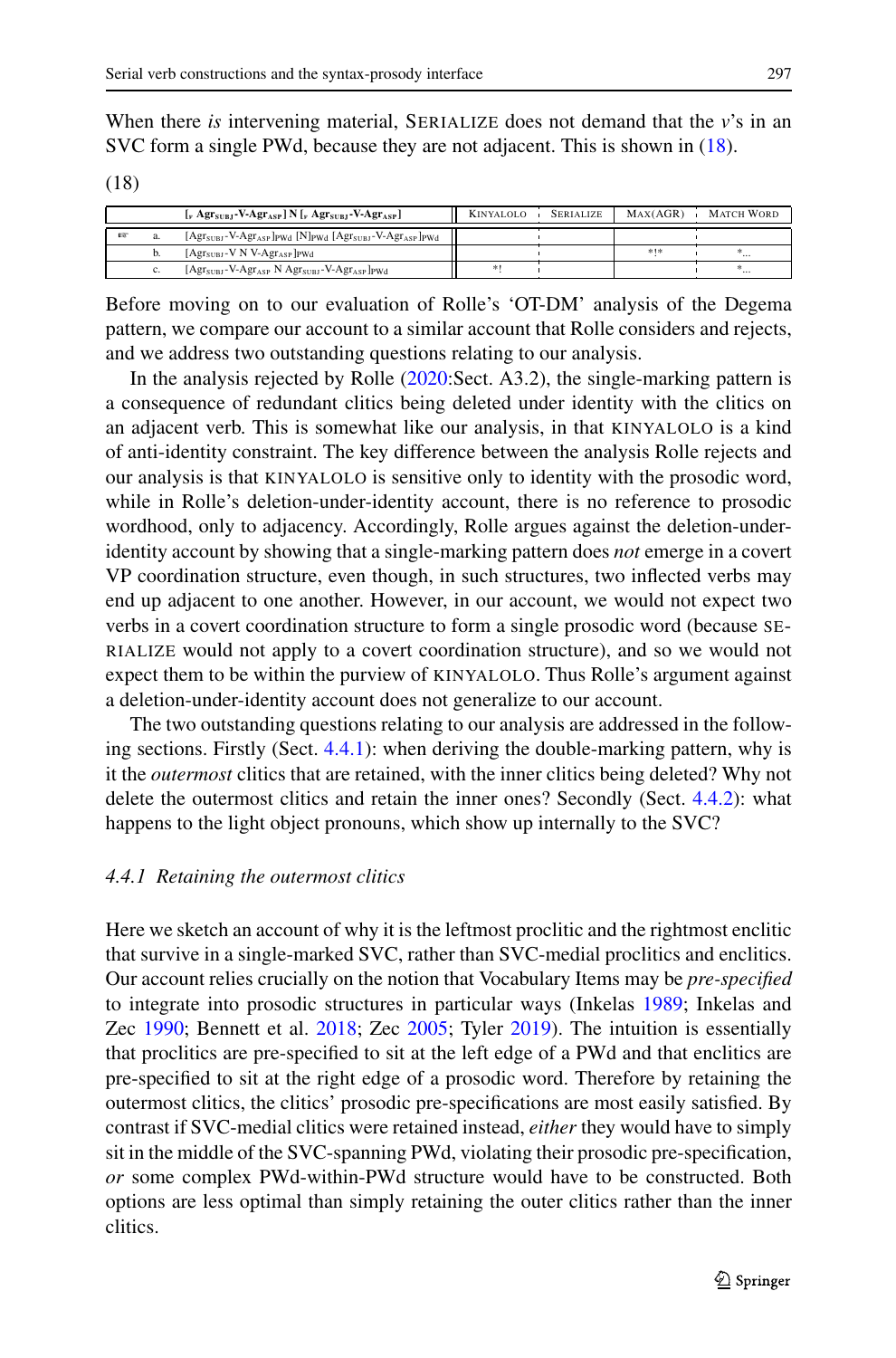<span id="page-13-0"></span>For reasons of space we do not provide the explicit implementation. Following Bennett et al. ([2018\)](#page-19-9) and Tyler [\(2019\)](#page-21-6), we simply assume that the agreement clitics have prosodic subcategorization frames, which are enforced at the syntax-prosody interface by an inviolable constraint SUBCAT. We do not claim that this is the only theoretical option that would account for why the outer clitics are retained in singlemarking environments rather than SVC-internal clitics. We simply claim that it is one plausible option.<sup>8</sup> Rolle ( $2020$ ) achieves a similar goal using ALIGN constraints.

## *4.4.2 Light object pronouns*

<span id="page-13-3"></span><span id="page-13-2"></span>Monosyllabic object pronouns in Degema always show up internally to the verb/SVC complex. When there is just one verb, the light object pronoun will appear between the verb stem and the aspect enclitic, as in  $(19a)$ . With an SVC, it may show up between the verb and the final aspect enclitic, as in [\(19b\)](#page-13-3) or between two SVC-internal verbs, as in [\(19c\)](#page-13-4)—this depends on whether it is the object of the first or second verb (see Kari [2003](#page-20-3)).

<span id="page-13-4"></span>

| (19) | <b>a.</b>   | [o- kótú wó -ōn ]                             |                 |                        |                          |            |
|------|-------------|-----------------------------------------------|-----------------|------------------------|--------------------------|------------|
|      |             | 3sG.SET2-call you -FAC                        |                 |                        |                          |            |
|      |             | 'He/she called you.'                          |                 |                        |                          | (5b)       |
|      | b.          | Breno $\lceil$ o-                             | sóm             | fíyé                   | $w6$ - $\overline{0}n$ ] |            |
|      |             | Breno 3sG.SET2- be.good be.more.than you -FAC |                 |                        |                          |            |
|      |             | 'Breno is handsomer than you.'                | (Kari 2003:281) |                        |                          |            |
|      | $c_{\cdot}$ | Breno $\sim$                                  |                 | dúw <b>mé</b> tá -ān ] |                          |            |
|      |             | Breno 3sG.SET2-follow me go -FAC              |                 |                        |                          |            |
|      |             | 'Breno went with me.'                         |                 |                        |                          | (7b)/(10b) |
|      |             |                                               |                 |                        |                          |            |

Rolle ([2020\)](#page-20-0) proposes that light object pronouns incorporate into the verb constituent by a process of Local Dislocation (LD). This accounts for both the fact that they precede the aspect enclitic and the fact that they do *not* induce the double-marking pattern. We broadly follow this part of his analysis, in that we assume that light object pronouns incorporate into the  $v + V$  complex head that selects them.

<span id="page-13-1"></span>However, we do not take a view on whether this incorporation is morphological (i.e. lexically-arbitrary, via LD) or prosodic (driven by interface considerations, cf. Bennett et al. [2016](#page-19-18)), since it would not make a difference for our analysis. If morphological, then pronoun incorporation moves a pronoun inside a complex *v* node, rendering it irrelevant for the computation of the single vs. double-marking pattern. If prosodic, then pronoun incorporation is calculated in parallel with the computation of single- vs. double-marking, but does not affect it. Our more substantive disagreements with OT-DM are discussed next.

<sup>&</sup>lt;sup>8</sup>It is notable that, to our knowledge, in all previous instances in which Kinyalolo's Constraint has been invoked, the surviving AGR morpheme is at the edge of the prosodic/morphological word (e.g. [\(13c\)\)](#page-10-3).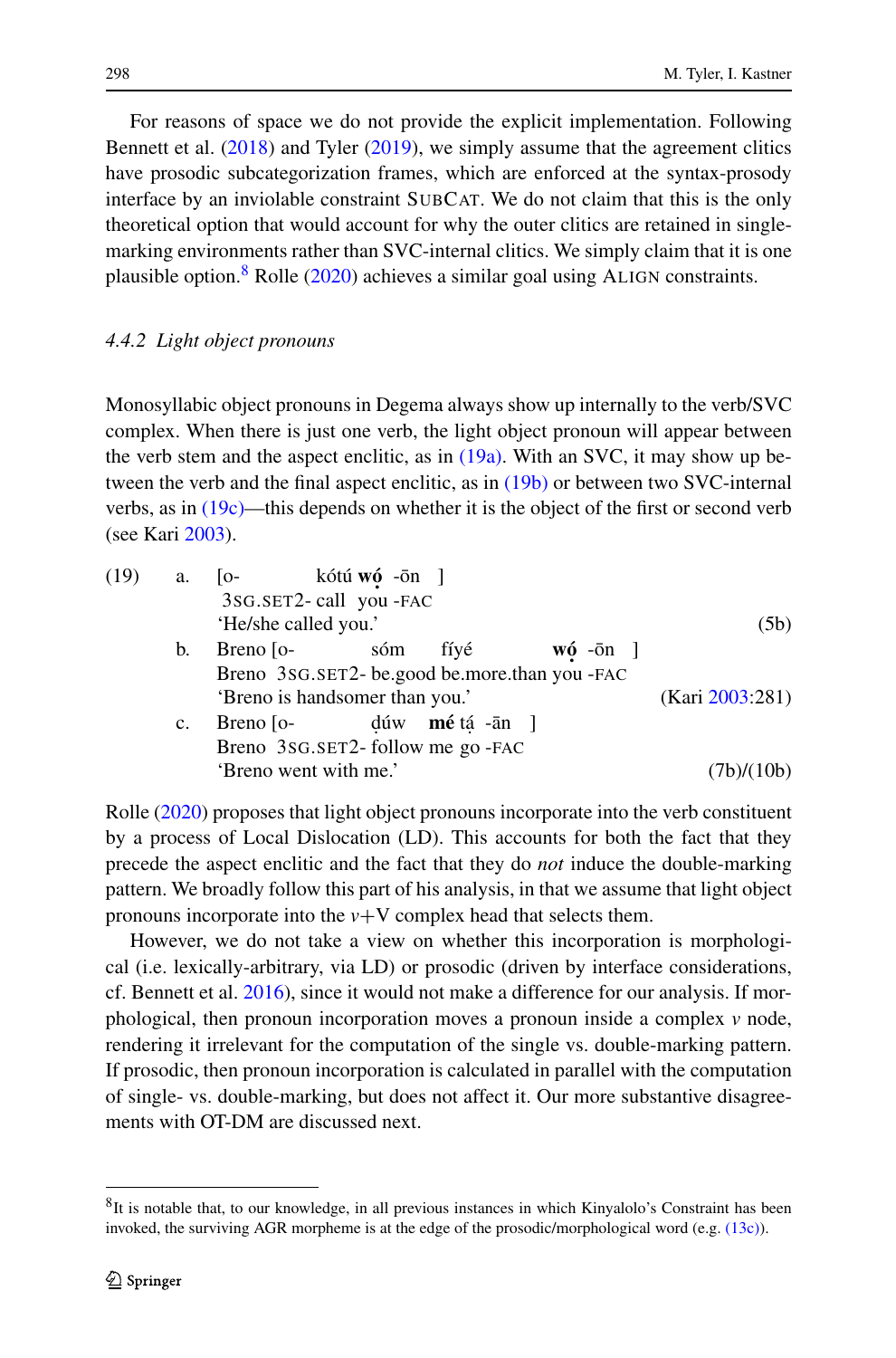# <span id="page-14-0"></span>**5 Against OT-DM**

Rolle proposes an analysis in which the difference between single and double marking in Degema SVCs is the result of an 'anti-clitic' conspiracy. The basic idea is that sprouting clitics is costly, and should be avoided wherever possible. The serialization that adjacent verbs undergo in SVCs is a conspiracy to reduce the number of clitics that need to be sprouted—once serialized, the two verbs are treated as a single verb, and only one pair of clitics needs to be sprouted. In this section, we describe a simplified version of Rolle's analysis, and discuss some issues it presents.

## <span id="page-14-1"></span>**5.1 Assumptions**

As mentioned earlier, OT-DM assumes that the traditional serially-ordered operations of DM can apply freely and in parallel, and OT constraints evaluate the output. For Rolle's purposes, the most relevant operation is DNI. The constraint DEP-AGR in [\(20](#page-14-1)) is at the core of Rolle's analysis: it penalizes DNI of  $\text{Agr}_{\text{SUBJ}}$  and  $\text{Agr}_{\text{ASP}}$  nodes.<sup>9</sup>

(20) DEP-AGR Assign one violation for every  $\text{Agr}_{\text{SUBJ}}$  and  $\text{Agr}_{\text{ASP}}$  that is inserted.

<span id="page-14-3"></span>Rolle also assumes that the output of the morphological module consists of *morphological words* (MWds) bearing a *category label*. The determination of an MWd's category label is similarly regulated by OT constraints, which look at the syntactic category labels of the terminals inside the MWds. The constraint LABEL-MWD in [\(21](#page-14-3)) basically ensures that syntactic terminals within an MWd 'project' their category label onto the MWd they are contained within.<sup>10</sup> So a verb and  $\hat{v}$  want to be inside an MWd with the label  $\{V\}$ , whereas a noun and D want to be inside an MWd with the label {D}.

(21) LABEL-MWD Assign one violation for every V or D within an MWd that does *not* share its category label.

Although Rolle does distinguish MWds from PWds, they always correspond in his outputs (thanks to a highly-ranked constraint MWD=PRWD), so MWd and PWd can be viewed as interchangeable categories in this section.

<span id="page-14-4"></span><span id="page-14-2"></span>Finally, there are constraints which make reference both to DM operations and to MWds. The constraint  $V(AGR)$  forces every MWd with the label  $\{V\}$  to be marked with both an agreement proclitic and an aspect enclitic.<sup>[11](#page-14-5)</sup>

## <span id="page-14-5"></span> $(22)$   $V(AGR)$

Assign one violation for every MWd with the label {V} which is not marked with an  $\text{Agr}_{\text{SUBJ}}$  node and a  $\text{Agr}_{\text{ASP}}$  node.

 $^{9}$ DEP-AGR is in fact an amalgam of three of Rolle's constraints: DEP-IO(NODE), \*AGR<sub>ASP</sub> and \*AGR<sub>SBJ</sub>.  $^{10}$ LABEL-MWD amalgamates Rolle's MWD<sub>{LABEL}</sub> and MAP(WD\_TYPE). Rolle also prevents an MWd from bearing multiple category labels with a constraint \*COMPLEXMWD<sub>{LABEL}</sub>.

 $11V(AGR)$  is an amalgam of two of Rolle's constraints:  $V=WF\_MWD(AGR_{SBJ})$  and V=WF\_MWD(ASP).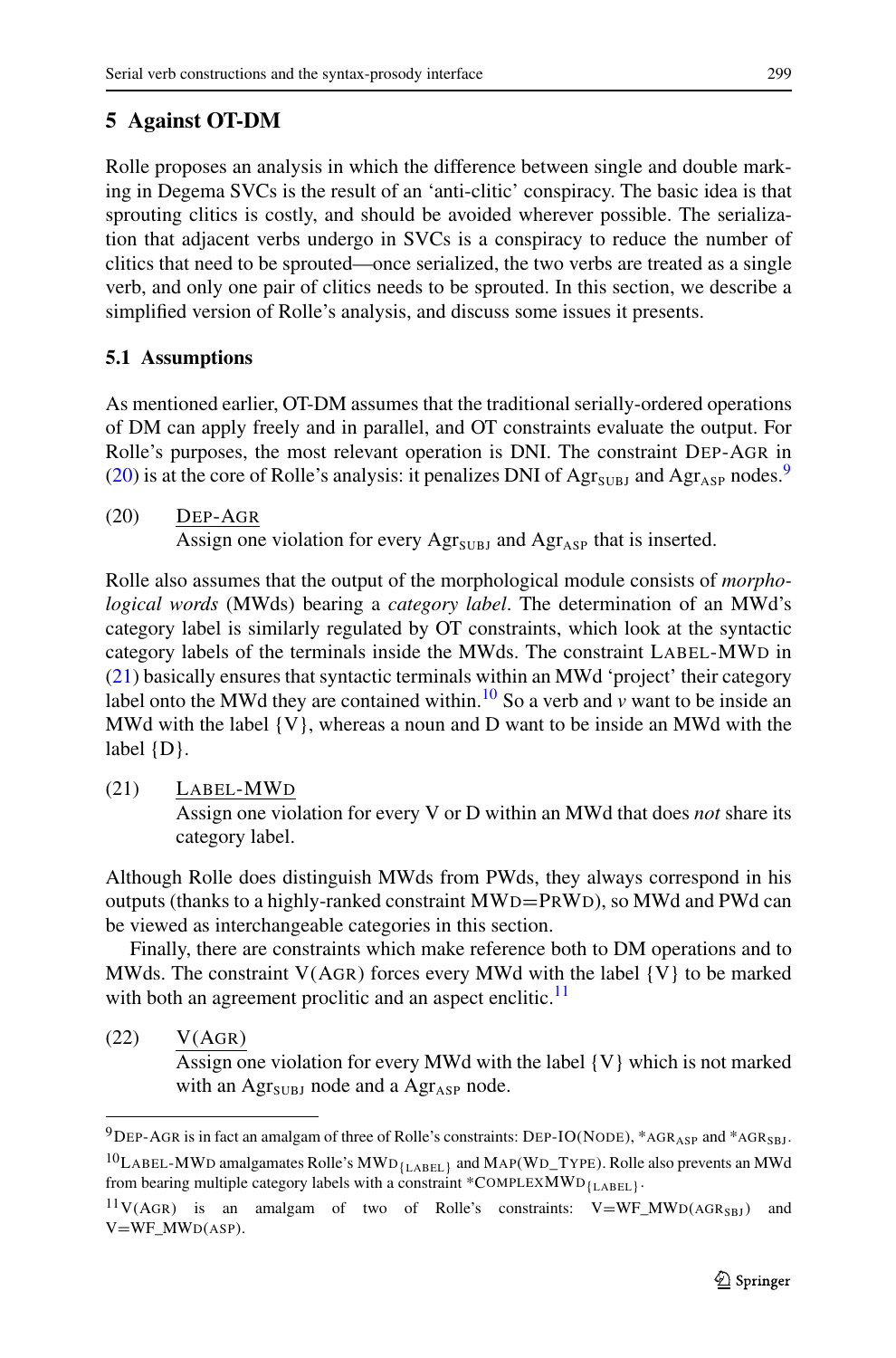V(AGR) and LABEL-MWD outrank DEP-AGR. With these preliminaries in place, we can derive the single and double-marking patterns in Degema SVC.

Note that in order to account for the behavior of light object pronouns (see Sect. [4.4.2\)](#page-13-0), Rolle adds two components to his analysis: firstly, he fine-tunes the MWdlabeling mechanism, such that it only cares about projecting the label of *prosodicallystrong* D-labelled syntactic terminals; secondly, he includes some constraints that force the light pronoun to be incorporated into an adjacent MWd. Since these are orthogonal to the main distinction between single-marking and double-marking in SVCs, we omit them from the short discussion here.

## **5.2 Derivations**

The most relevant candidates are repeated in each of the examples below; see the original paper for full tableaux and a thorough discussion of possible candidates and combinatorial typologies.

<span id="page-15-0"></span>The derivation of morphological marking on a single verb, with a full DP object, is shown in [\(23](#page-15-0)). Candidate (a), in which no Agr nodes are inserted, induces a fatal violation of  $V(AGR)$ , and candidate (c), in which the object DP forms part of the same MWd as V, induces a fatal violation of LABEL-MWD. As a result, the DP is not "incorporated" into a single verb but appears after the verb and its clitics ([23b](#page-15-0)).

|   |    | $v+V$ DP                                                       | $LABEL-MWD$ $V(AGR)$ DEP-AGR |    |  |
|---|----|----------------------------------------------------------------|------------------------------|----|--|
|   | a. | $(V)_{\{V\}}$ (DP) $_{\{D\}}$                                  |                              | *1 |  |
| 啄 |    | $(Agr_{SBJ}$ -V-AGR <sub>ASP</sub> $ _{V}$ (DP) <sub>{D}</sub> |                              |    |  |
|   |    | $(AGR_{SBJ}$ -V-DP-AGR <sub>ASP</sub> $)_{\{V\}}$              | ∗                            |    |  |

Turning to serial verb constructions, we can now see why single-marking emerges in the absence of an intervening object DP. The fact that that the two verbs in an SVC share a category label means that they can both sit inside the same MWD without inducing a violation of LABEL-MWD. Then, the winner is the candidate with fewer violations of DEP-AGR (the anti-clitic constraint):

(24)

(23)

|   | $[v_1 + V_1[v_2 + V_2]]$                                            | $LABEL-MWD$ $V(AGR)$ |     | DEP-AGR |
|---|---------------------------------------------------------------------|----------------------|-----|---------|
|   | a. $(V1)_{\{V\}} (V2)_{\{V\}}$                                      |                      | *1* |         |
|   | $(AGR_{SBJ}-V1-AGR_{ASP})_{\{V\}} (AGR_{SBJ}-V2-AGR_{ASP})_{\{V\}}$ |                      |     | **!*    |
| 啄 | $(AGR_{SBI} - V1 - V2 - AGR_{ASP})$                                 |                      |     | ×.      |

<span id="page-15-1"></span>Finally, we see why single-marking is unavailable when there is an intervening object DP, and double-marking appears instead. The object prevents the two verbs from forming a single MWd—candidate [\(25](#page-15-1)b) contains an unlabelable MWd—and so the only option is to form two separate MWds, each with their own set of clitics.

(25)

|   |    | $[v_1 + V_1]$ [DP $[v_2 + V_2]$ ]                                                                         | LABEL-MWD | V(AGR) | DEP-AGR |
|---|----|-----------------------------------------------------------------------------------------------------------|-----------|--------|---------|
| 啄 | a. | $(AGR_{SBJ}-V1-AGR_{ASP})$ <sub>(V)</sub> $(DP)$ <sub>(D)</sub> $(AGR_{SBJ}-V1-AGR_{ASP})$ <sub>(V)</sub> |           |        | ***     |
|   | b. | $(AGR_{SBI} - V1 - DP-V2 - AGR_{ASP})$                                                                    | *1        |        |         |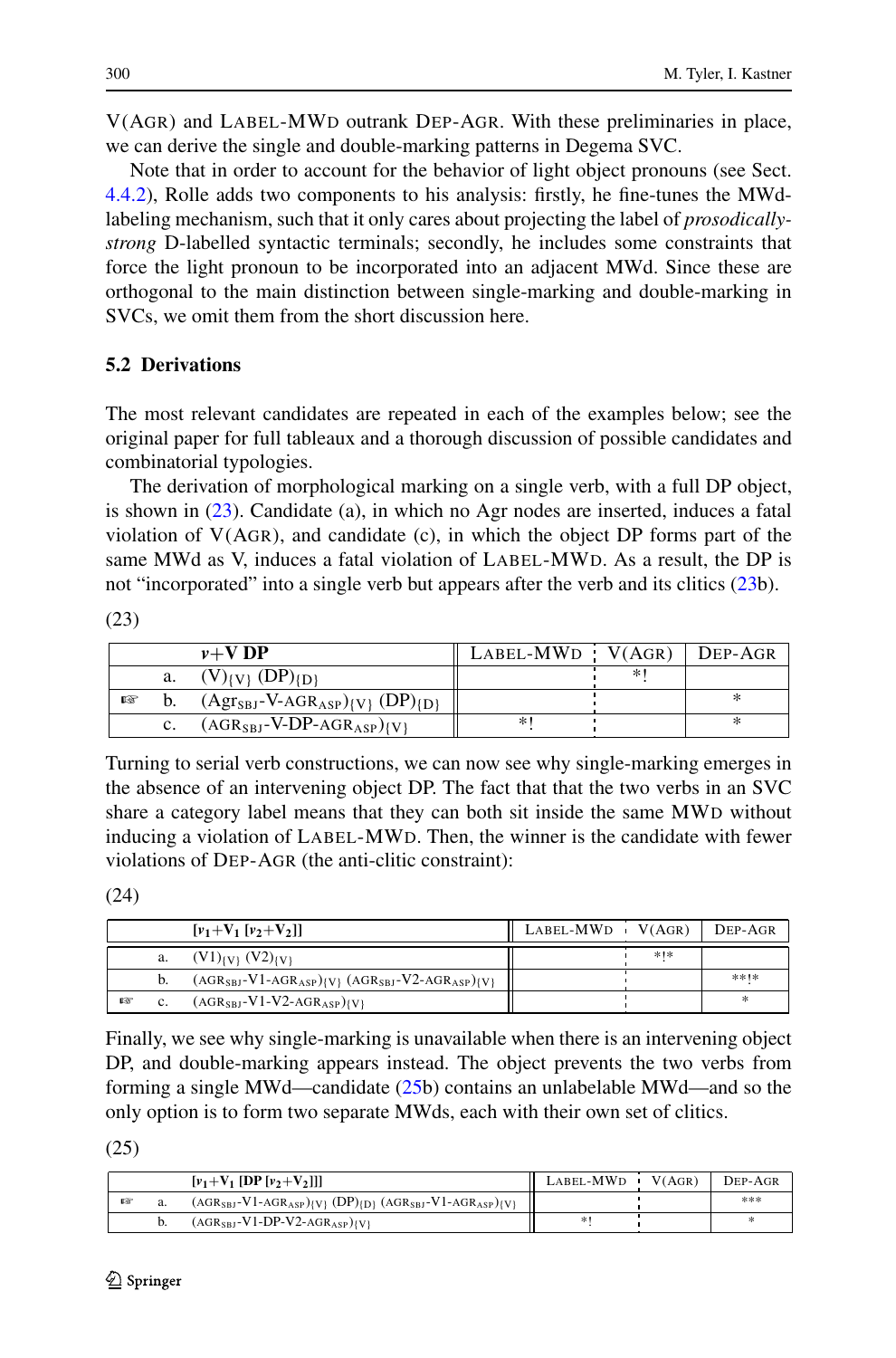#### **5.3 Discussion**

The main contribution of the OT-DM account, as applied to Degema, is to cast the single/double-marking distinction as part of a conspiracy to reduce multiple exponence of clitics. Single-marking is preferred because each clitic is exponed only once. But for this to happen, adjacent verbs in an SVC need to be corralled into a single 'morphological word' (MWd), with each MWd serving as a host for a procliticenclitic pair. Double-marking arises when no single MWd can be formed from the verbs in the SVC (because of the intervening DP), thus forcing two distinct MWds to be formed, each of which then carries its own proclitic-enclitic pair. The distinction between light and heavy intervening material is encoded extrinsically to the constraints, just as in our account.

Rolle [\(2020](#page-20-0)) is careful to rule out possible candidates in the individual derivations. Empirically, his proposal seems sound. Our objection to it rests on a number of conceptual considerations. We take issue with (i) prosodic verb-clustering being dependent on a conspiracy to reduce multiple exponence of agreement morphemes, and (ii) the labeling mechanism necessary to match up prosodic words with morphological words, before concluding with general remarks on parallel computation.

First, the account of verb-clustering in SVCs is parochial: as we have discussed, many if not most SVCs, cross-linguistically, occur in the absence of agreement or clitics (Aikhenvald and Dixon [2006](#page-19-19)). The typological literature indicates that in languages with "contiguous" SVCs (SVCs with no or minimal material permitted to intervene between the verbs), the SVC will very frequently form a single prosodic unit. So if verbs may cluster together in SVCs regardless of agreement marking, an "anti-clitic" conspiracy such as that of OT-DM cannot be a general explanation for clustering. Rather, the theory needs to independently allow verbs to cluster together; we have proposed one way of integrating this phenomenon into our formal theories, using SERIALIZE. Degema is of particular interest because the light/heavy distinction poses an added complication, but this question can be treated separately from the general question of clustering. Likewise the interaction between clustering and agreement, and the interaction between agreement and the prosodic weight of pronouns, are important questions, but again they do not bear directly on the clustering mechanism itself. Our serial analysis, in which morphology feeds prosody but not vice versa, is therefore maximally general as it captures all SVCs including the Degema data, rather than being tailored to the particulars of a single language.

<span id="page-16-0"></span>It's worth adding that the OT-DM account also relies on a stipulation that singlemarking in an SVC is the default and double-marking the exception. However, our (equally-stipulated) assumption that each verb in an SVC sprouts its own Agr nodes, which may be deleted during prosodification, shows how an alternative starting assumption leads to an equally viable analysis, but undermines the motivation behind the "anti-clitic" conspiracy. $12$ 

 $12$ It might be possible to maintain an "insertion" analysis within the general approach presented here. One would first need to assume that in the output of the morphology, there is just one  $\text{Agr}_{\text{SUBJ}}$  node and just one Agr<sub>ASP</sub> node per clause. One would also need to reinterpret Kinyalolo's Constraint as enforcing, at the syntax-prosody interface, a one-to-one correspondence between agreement morphemes and prosodic constituents which are capable of bearing agreement. Then, as a result of this reimagined version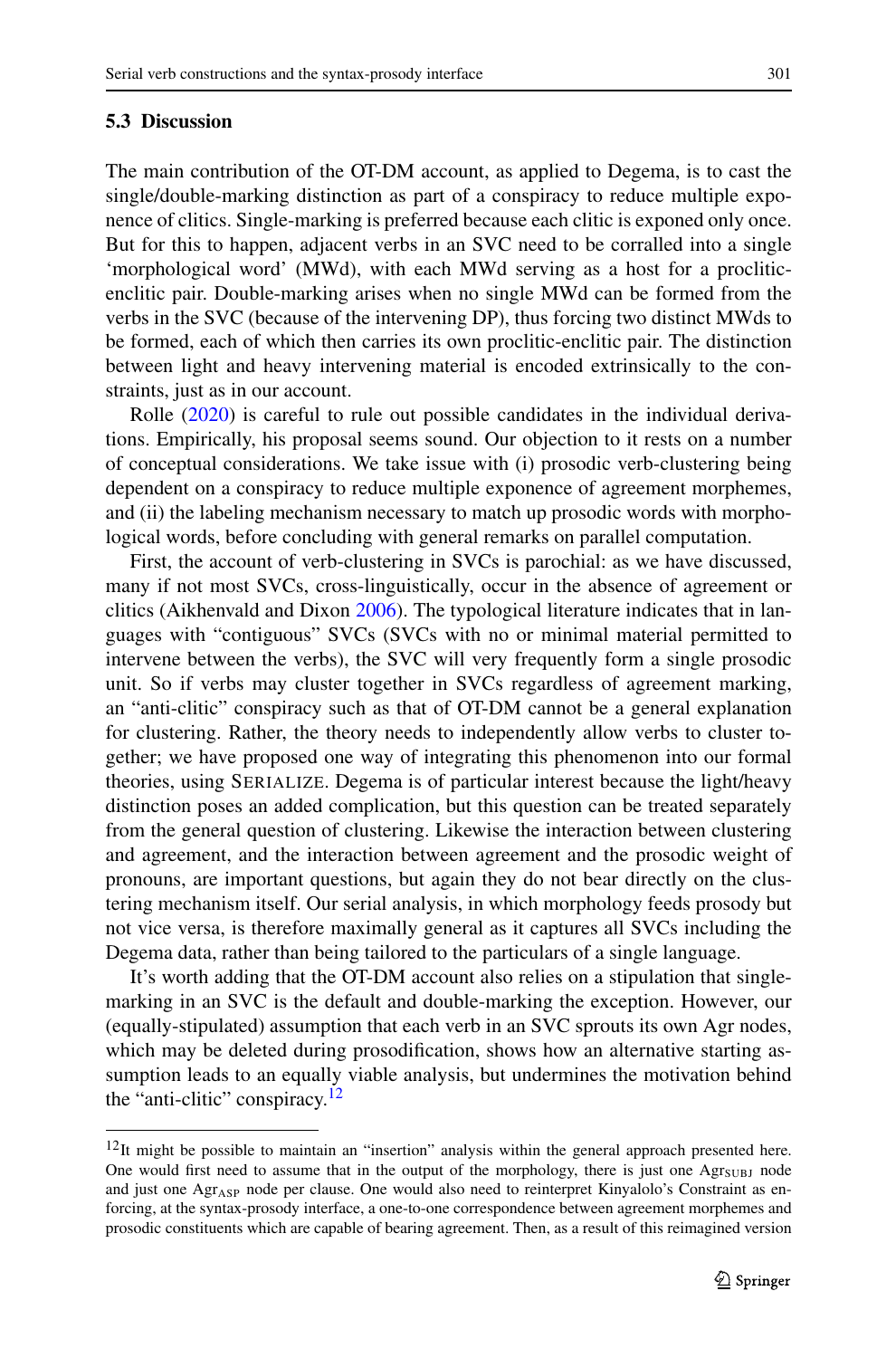Second, the OT-DM account requires morphological words as representations distinct from prosodic words and syntactic heads, as well as an associated mechanism for labeling them. While the notion of a morphological word is not new, recent work indicates that it does not seem to contribute much to Distributed Morphology—the theory in which both Rolle's and our analyses are couched—beyond the existing notion of the complex  $X^0$  head (Bobaljik and Harley [2017](#page-19-20); Choi and Harley [2019\)](#page-19-7) or perhaps certain morphological operations (Embick and Noyer [2001\)](#page-20-5). Within Rolle's account, morphological words serve the single purpose of preventing verbs from prosodically clustering with nouns. This is something our own account encodes using a dedicated (but independently-motivated) syntax-prosody interface constraint SERIALIZE, but we do not require an additional level of postsyntactic representation, with attendant machinery.

More generally, it has been suggested in various ways (from Pullum and Zwicky [1986](#page-20-23) to Embick [2010\)](#page-20-24) that morphosyntax and phonology are calculated separately. Embick ([2010\)](#page-20-24) in particular defends this kind of view against OT accounts which interleave morphology and phonology, or rank phonology over morphology; see Mc-Carthy [\(2008](#page-20-25)) and Wolf ([2008\)](#page-21-9) for a few such theories, and Kalin [\(2018](#page-20-26)) and Kastner [\(2019](#page-20-27)) for rebuttals in additional domains. Rolle employs the traditional assumption that there is a separate component, downstream from the morphology-prosody module, in which regular phonology applies (Rolle [2020](#page-20-0):244), so while his account is not a *total* unification of morphology and phonology—rather a unification of morphology and *part* of the phonology (prosodification)—its main conceptual drawback is the same as that identified in the works cited above: arbitrary and unconstrained interactions. Within the OT-DM architecture, we might expect to find interactions such as a distinction between single marking and double marking which depends on an arbitrary morphosyntactic feature, for example single marking on singular NPs and double marking on plural NPs. This constraint is easy to encode: 'PWD=PLURAL', on a par with 'MWD=PRWD' mentioned earlier in the context of  $(21)$  $(21)$ . But if morphosyntax is dissociated from prosody, this kind of constraint no longer fits naturally in the architecture.<sup>13</sup>

### <span id="page-17-0"></span>**6 Conclusion**

<span id="page-17-1"></span>This brief contribution had two goals: to argue against a unified and parallel morphology-prosody component in the grammatical architecture, and to make the

of Kinyalolo's Constraint, an additional pair of agreement nodes would be inserted on each prosodicallyindependent verb. This analysis is very conceptually similiar to Rolle's, but it also strikes us as extremely inelegant: it requires that the syntax-prosody interface be given essentially the same power to insert exponents as the morphological component itself (Rolle doesn't have this problem, since he unifies morphology and prosodification within a single module). By contrast, our analysis requires only that the syntax-prosody interface have the power to delete nodes. However, regardless of the details, it, like our analysis, does not require the parallel computation that Rolle's analysis requires.

<sup>&</sup>lt;sup>13</sup>Granted, SERIALIZE could also be written so as only to apply to plural nouns, but the way we envision it does not deal with specific features or feature values: it simply combines two syntactic objects of category v. The claim we wish to advance is that SVCs seem to form a robust cross-linguistic phenomenon, and so are worthy of their own constraint, while leaving open the possibility that future work will be able to derive this constraint from independent principles.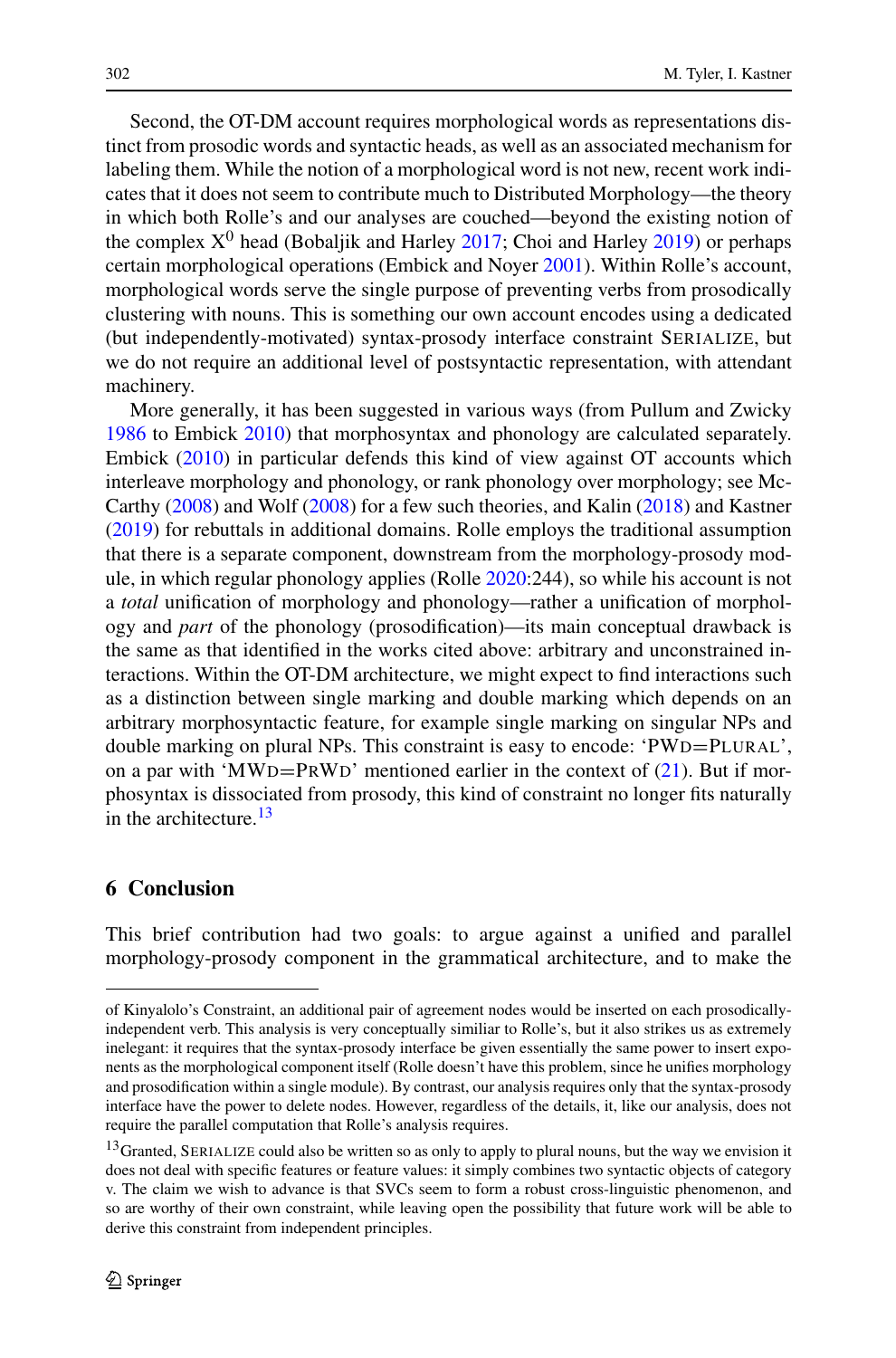case for a formal implementation of prosodic clustering in serial verb constructions (SERIALIZE). In order to understand the Degema patterns, we have proposed what could be seen as a cross-modular Duke of York effect: clitics are inserted in one module and removed in the next. We discuss some implications for the study of SVCs before concluding.

The view outlined here, with its reliance on SERIALIZE, allows us to take a step back and consider the diversity of SVCs. "Prosodic serialization" may not be a uniform phenomenon. While SERIALIZE is necessary for the analysis of Degema, prosodic serialization in other languages may be the result of syntactic head movement. In  $\frac{1}{10}$ Hoan (Collins [2002](#page-19-3)), verbs in an SVC syntactically incorporate into a single complex head. Their prosodic constituency then follows, by MATCH WORD or something like it, from their syntactic constituency (a point also made in Rolle and Kari [2016:](#page-20-4)155), and SERIALIZE need not be invoked.

Serial verb constructions in other languages may have a different syntactic structure from that employed here—see, for instance, the VP-to-VP adjunction analysis of Déchaine ([1993\)](#page-19-21) and Veenstra ([1996\)](#page-21-10). With such a structure, prosodic serialization would not automatically follow from either syntactic constituency *or* SERIALIZE (at least as it is written here). We see this as suggestive of the idea that SERIALIZE needs to be broken down into its constituent parts. If a language forms SVCs via adjunction rather than complementation, then the c-command condition in our definition of SERIALIZE (in  $(10)$ ) needs to be separated from the adjacency condition.

Further evidence that a decomposition of SERIALIZE is merited comes from the fact that the adjacency condition on prosodic serialization is not cross-linguistically uniform either. In Saramaccan, all verbs in an SVC show a characteristic tone sandhi rule, regardless of whether or not the verbs in the SVC are separated by an intervening object (Veenstra and Muysken [2017\)](#page-21-11). If SERIALIZE is responsible for prosodically clustering the verbs in a Saramaccan SVC such that the sandhi rule applies, then SERIALIZE, in that language, must be indifferent to linear adjacency.<sup>14</sup> Other recent work has focused on additional syntactic and semantic issues in SVCs (Zimmermann and Amaechi [2018](#page-21-12); Hopperdietzel [2020\)](#page-20-28); we hope that the current work can contribute towards a formal typology of SVCs.

While we have argued against the OT-DM architecture in general and its application to Degema in particular, we hope that it is clear how our own proposal can be falsified: what one would need to show is that verb clustering is a conspiracy, rather than the outcome of a single constraint. In fact, we hope this paper will serve as impetus to further study SERIALIZE and KINYALOLO, be it as holistic constraints or interactions between other constraints. Rolle [\(2020](#page-20-0)) showed what such an undertaking could look like. We contended here that his findings actually make the case not for a parallelist OT-DM model but for the ongoing study of serialization and deletion.

<span id="page-18-0"></span>**Acknowledgements** We thank Maria Gouskova, Nicholas Rolle, Coppe van Urk, Hannah Sande, the Georgetown morphology reading group, and three anonymous reviewers. We are also grateful to NYU's MorphBeer reading group for helpful discussion.

**Publisher's Note** Springer Nature remains neutral with regard to jurisdictional claims in published maps and institutional affiliations.

<sup>14</sup>We thank an anonymous reviewer for bringing the Saramaccan facts to our attention.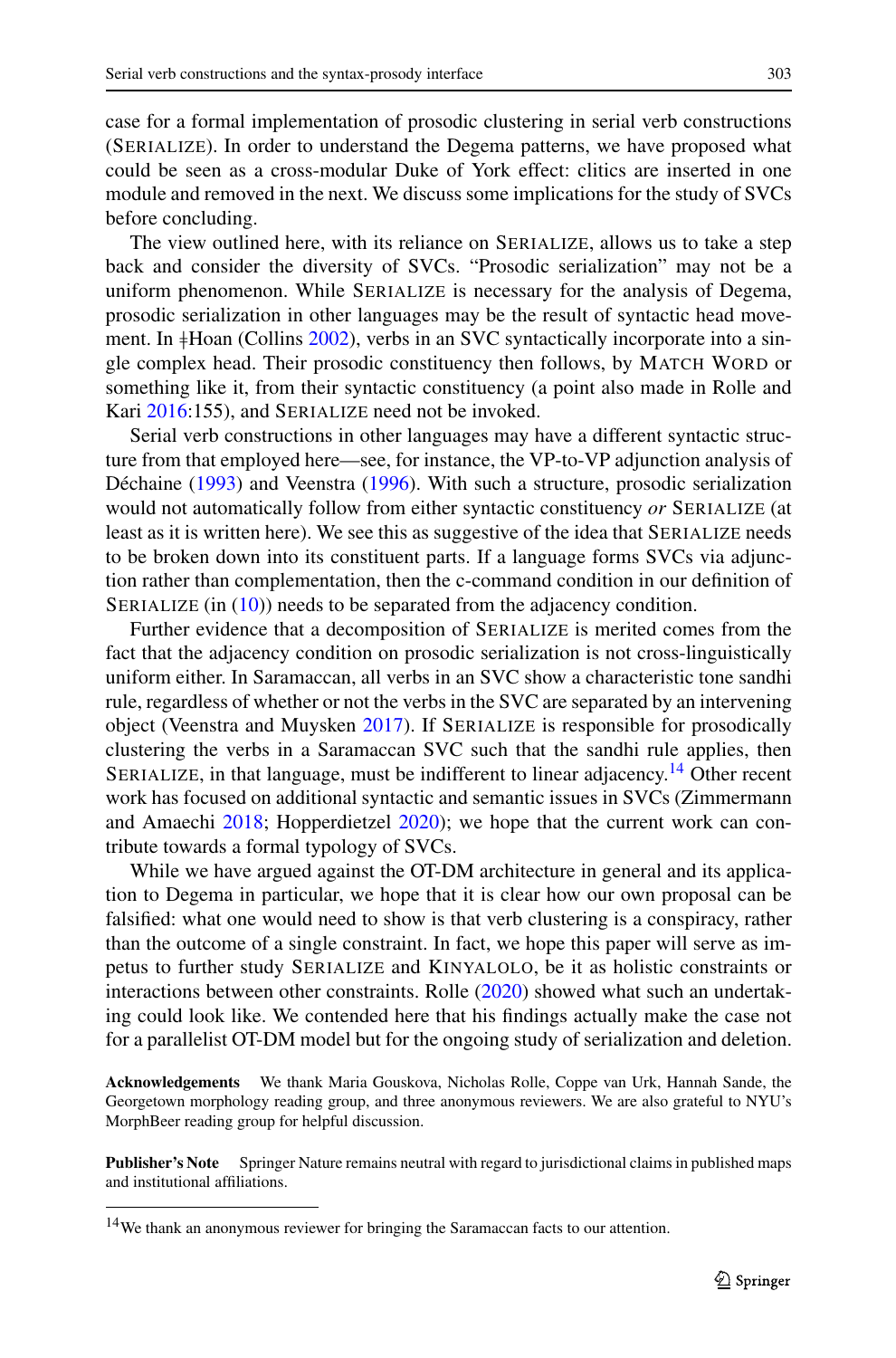<span id="page-19-12"></span><span id="page-19-5"></span>**Open Access** This article is licensed under a Creative Commons Attribution 4.0 International License, which permits use, sharing, adaptation, distribution and reproduction in any medium or format, as long as you give appropriate credit to the original author(s) and the source, provide a link to the Creative Commons licence, and indicate if changes were made. The images or other third party material in this article are included in the article's Creative Commons licence, unless indicated otherwise in a credit line to the material. If material is not included in the article's Creative Commons licence and your intended use is not permitted by statutory regulation or exceeds the permitted use, you will need to obtain permission directly from the copyright holder. To view a copy of this licence, visit http://creativecommons.org/licenses/by/4.0/.

## <span id="page-19-19"></span><span id="page-19-17"></span><span id="page-19-6"></span>**References**

<span id="page-19-4"></span>Aboh, Enoch Oladé. 2009. Clause structure and verb series. *Linguistic Inquiry* 40(1): 1–33.

- <span id="page-19-14"></span>Aikhenvald, Alexandra Y. 2006. Serial verb constructions in typological perspective. In *Serial verb constructions: A cross-linguistic typology*, eds. Alexandra Y. Aikhenvald and Robert M. W. Dixon, 1–68. Oxford: Oxford University Press.
- Aikhenvald, Alexandra Y., and Robert M. W. Dixon, eds. 2006. *Serial verb constructions: A crosslinguistic typology*. Oxford: Oxford University Press.
- <span id="page-19-16"></span><span id="page-19-15"></span>Alok, Deepak, and Mark C. Baker. 2018. On the mechanics (syntax) of indexical shift: Evidence from allocutive agreement in Magahi. Ms., Rutgers University.
- Arregi, Karlos, and Andrew Nevins. 2012. *Morphotactics: Basque auxiliaries and the structure of spellout*. Dordrecht: Springer.
- <span id="page-19-18"></span><span id="page-19-8"></span>Baker, Mark C. 1989. Object sharing and projection in serial verb constructions. *Linguistic Inquiry* 20(4): 513–553.
- <span id="page-19-9"></span>Baker, Mark C. 2010. On parameters of agreement in Austronesian languages. In *Austronesian and theoretical linguistics*, eds. Raphael Mercado, Eric Potsdam, and Lisa Travis, 345–374. Amsterdam: John Benjamins.
- <span id="page-19-20"></span>Baker, Mark. 2012. "Obliqueness" as a component of argument structure in Amharic. In *The end of argument structure?*, eds. María Cristina Cuervo and Yves Roberge, 43–74. Bengley: Emerald Press.
- Baker, Mark, and Ruth Kramer. 2018. Doubled clitics are pronouns: Amharic objects (and beyond). *Natural Language and Linguistic Theory* 36: 1035–1088.
- <span id="page-19-0"></span>Beckman, Mary, and Janet Pierrehumbert. 1986. Intonational structure in English and Japanese. *Phonology* 3: 255–309.
- <span id="page-19-7"></span><span id="page-19-1"></span>Bennett, Ryan, Emily Elfner, and James McCloskey. 2016. Lightest to the right: An apparently anomalous displacement in Irish. *Linguistic Inquiry* 47(2): 169–234.
- Bennett, Ryan, Boris Harizanov, and Robert Henderson. 2018. Prosodic smothering in Macedonian and Kaqchikel. *Linguistic Inquiry* 49: 195–246.
- <span id="page-19-10"></span>Bobaljik, Jonathan David, and Heidi Harley. 2017. Suppletion is local: Evidence from Hiaki. In *The structure of words at the interfaces*, eds. Heather Newell, Máire Noonan, and Lisa Travis, 141–159. Oxford: Oxford University Press.
- <span id="page-19-11"></span><span id="page-19-3"></span>Carstens, Vicki. 2003. Rethinking complementizer agreement: Agree with a case-checked goal. *Linguistic Inquiry* 34(3): 393–412. <https://doi.org/10.1162/002438903322247533>.
- <span id="page-19-21"></span><span id="page-19-2"></span>Carstens, Vicki. 2005. Agree and EPP in Bantu. *Natural Language & Linguistic Theory* 23(2): 219–279.
- <span id="page-19-13"></span>Choi, Jaehoon, and Heidi Harley. 2019. Locality domains and morphological rules: Phases, heads, nodesprouting and suppletion in Korean honorification. *Natural Language and Linguistic Theory* 37: 1319–1365.
- Clemens, Lauren Eby. 2014. Prosodic noun incorporation and verb-initial syntax. PhD diss., Harvard University.
- Clemens, Lauren. 2019. Prosodic noun incorporation: The relationship between prosody and argument structure in Niuean. *Syntax*.
- Collins, Chris. 2002. Multiple verb movement in }Hoan. *Linguistic Inquiry* 33(1): 1–29.
- Collins, Chris. 1997. Argument sharing in serial verb constructions. *Linguistic inquiry* 28(3): 461–497.
- Déchaine, Rose-Marie. 1993. Predicates across categories: Towards category-neutral syntax. PhD diss., UMass, Amherst.
- Dixon, Robert M. W. 2006. Serial verb constructions: Conspectus and coda. In *Serial verb constructions: A cross-linguistic typology*, eds. Alexandra Y. Aikhenvald and Robert M. W. Dixon, 338–350. Oxford: Oxford University Press.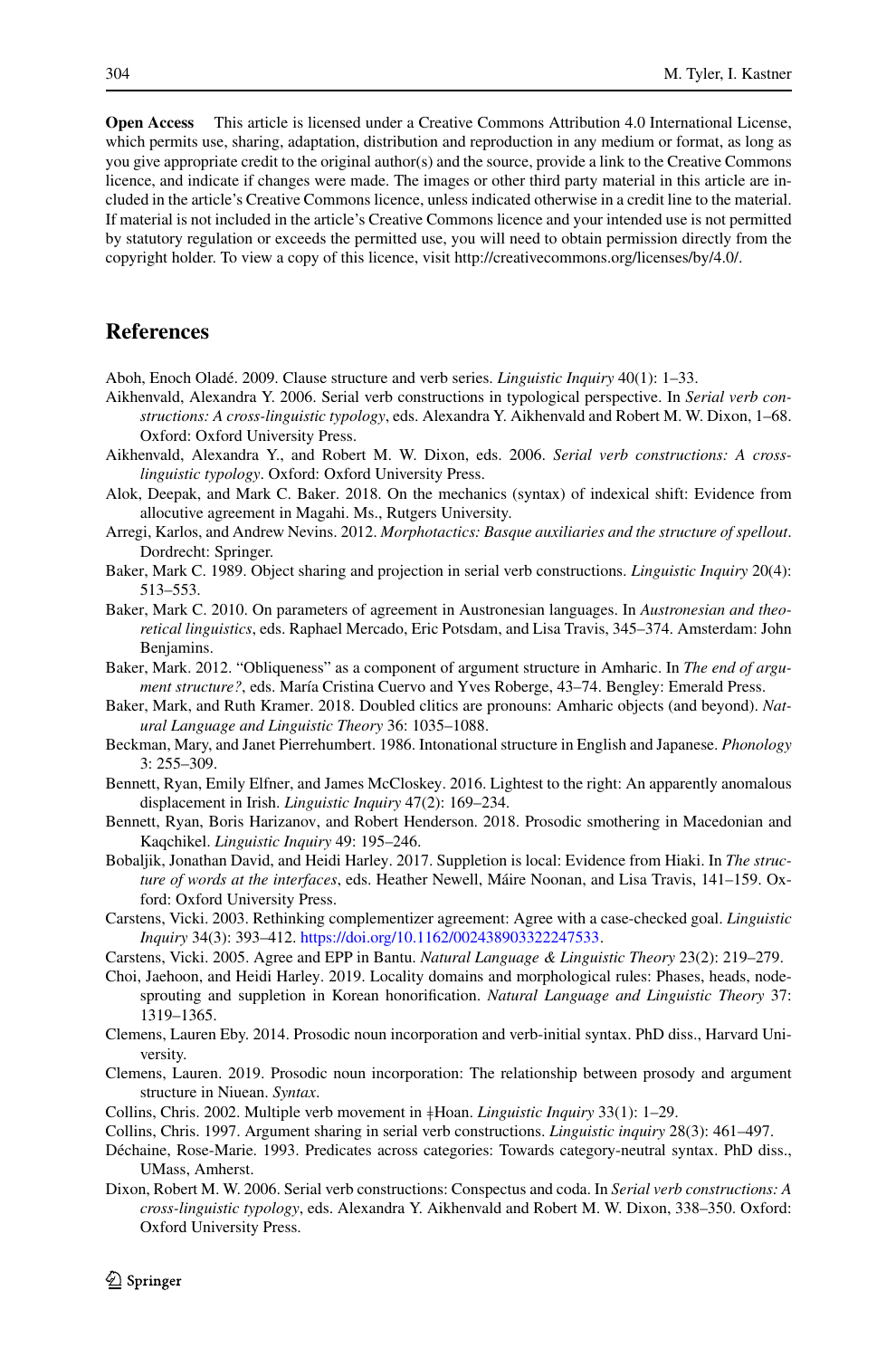- <span id="page-20-24"></span><span id="page-20-20"></span><span id="page-20-11"></span><span id="page-20-9"></span><span id="page-20-5"></span>Elfner, Emily. 2012. Syntax-prosody interactions in Irish. PhD diss., University of Massachusetts, Amherst.
- <span id="page-20-18"></span>Embick, David. 2010. *Localism versus globalism in morphology and phonology*. *Linguistic inquiry monographs*. Cambridge: MIT Press.
- <span id="page-20-17"></span>Embick, David, and Rolf Noyer. 2001. Movement operations after syntax. *Linguistic Inquiry* 32(4): 555– 595.
- <span id="page-20-19"></span><span id="page-20-13"></span>Ghini, Mirco. 1993. Phi-formation in Italian: A new proposal. *Toronto Working Papers in Linguistics* 12(2): 41–78.
- <span id="page-20-28"></span>Hale, Kenneth, Laverne M. Jeanne, and Paula M. Pranka. 1991. On suppletion, selection, and agreement. In *Interdisciplinary approaches to language: Essays in honor of S.-Y. Kuroda*, eds. Carol Georgopoulos and Roberta Ishihara, 255–270. Dordrecht: Kluwer.
- <span id="page-20-16"></span>Harry, Otelemate G., and Larry M. Hyman. 2014. Phrasal construction tonology: The case of Kalabari. *Studies in Language* 38(4): 649–689. [https://doi.org/10.1075/sl.38.4.01hym.](https://doi.org/10.1075/sl.38.4.01hym)
- <span id="page-20-21"></span>Haspelmath, Martin. 2016. The serial verb construction: Comparative concept and cross-linguistic generalizations. *Language and Linguistics* 17(3): 291–319.
- <span id="page-20-22"></span>Henderson, Brent. 2011. Agreement, locality, and OVS in Bantu. *Lingua* 121(5): 742–753.
- <span id="page-20-10"></span>Henderson, Robert. 2012. Morphological alternations at the intonational phrase edge. *Natural Language & Linguistic Theory* 30(3): 741–787.
- <span id="page-20-26"></span>Hopperdietzel, Jens. 2020. Resultatives: A view from Oceanic verb serialization. PhD diss., Humboldt-Universität zu Berlin.
- <span id="page-20-3"></span>Ingram, Andrew. 2006. Serial verb constructions in Dumo. In *Serial verb constructions: A cross-linguistic typology*, eds. Alexandra Y. Aikhenvald and Robert M. W. Dixon, 202–222. Oxford: Oxford University Press.
- <span id="page-20-27"></span><span id="page-20-2"></span>Inkelas, Sharon. 1989. *Prosodic constituency in the lexicon*. New York: Garland.
- Inkelas, Sharon, and Draga Zec. 1990. *The phonology-syntax connection*. Chicago: University of Chicago Press.
- <span id="page-20-15"></span>Inkelas, Sharon, and Draga Zec. 1995. The syntax-phonology interface. In *The handbook of phonological theory*, ed. John A. Goldsmith, 535–549. Cambridge: Blackwell.
- Kalin, Laura. 2018. Morphology before phonology: A case study of Turoyo (Neo-Aramaic). Ms., Princeton. lingbuzz/004258.
- <span id="page-20-1"></span>Kari, Ethelbert E. 2003. Serial verb constructions in Degema, Nigeria. *African Study Monographs* 244: 271–289.
- <span id="page-20-25"></span><span id="page-20-12"></span>Kari, Ethelbert E. 2004. *A reference grammar of Degema*. Cologne: Köppe.
- <span id="page-20-7"></span>Kastner, Itamar. 2019. Templatic morphology as an emergent property: Roots and functional heads in Hebrew. *Natural Language and Linguistic Theory* 37(2): 571–619. [https://doi.org/10.1007/](https://doi.org/10.1007/s11049-018-9419-y) [s11049-018-9419-y.](https://doi.org/10.1007/s11049-018-9419-y)
- <span id="page-20-8"></span>Kilian-Hatz, Christa. 2006. Serial verb constructions in Khwe (Central-Khoisan). In *Serial verb constructions: A cross-linguistic typology*, eds. Alexandra Y. Aikhenvald and Robert M. W. Dixon, 108–123. Oxford: Oxford University Press.
- <span id="page-20-23"></span><span id="page-20-14"></span>Kinyalolo, Kasangati K. W. 1992. Syntactic dependencies and the spec-head agreement hypothesis in KiLega. PhD diss., UCLA.
- <span id="page-20-0"></span>McCarthy, John J. 2008. The gradual path to cluster simplification. *Phonology* 25: 271–319.
- Myrberg, Sara. 2013. Sisterhood in prosodic branching. *Phonology* 30(1): 73.
- <span id="page-20-4"></span>Nespor, Marina, and Irene Vogel. 1986. *Prosodic phonology*. Berlin: Mouton de Gruyter.
- Prince, Alan, and Paul Smolensky. 1993. Optimality theory: Constraint interaction in generative grammar. Technical Report RuCCS TR-2, Center for Cognitive Science, Rutgers University. Published (2004), Malden: Blackwell.
- <span id="page-20-6"></span>Pullum, Geoffrey K., and Arnold M. Zwicky. 1986. Phonological resolution of syntactic feature conflict. *Language*.
- Richards, Norvin. 2016. *Contiguity Theory*. Cambridge: MIT Press.
- Rolle, Nicholas. 2020. In support of an OT-DM model. *Natural Language & Linguistic Theory* 38: 201– 259.
- Rolle, Nicholas, and Ethelbert E. Kari. 2016. Degema clitics and serial verb constructions at the syntax/phonology interface. In *Diversity in African languages*, eds. Doris L. Payne, Sara Pacchiarotti, and Bosire Mokaya, 141–163. Berlin: Language Science Press.
- Selkirk, Elisabeth. 1981. On prosodic structure and its relation to syntactic structure. In *Nordic prosody II*, ed. Thorstein Fretheim, 111–140. Trondheim: Tapir.